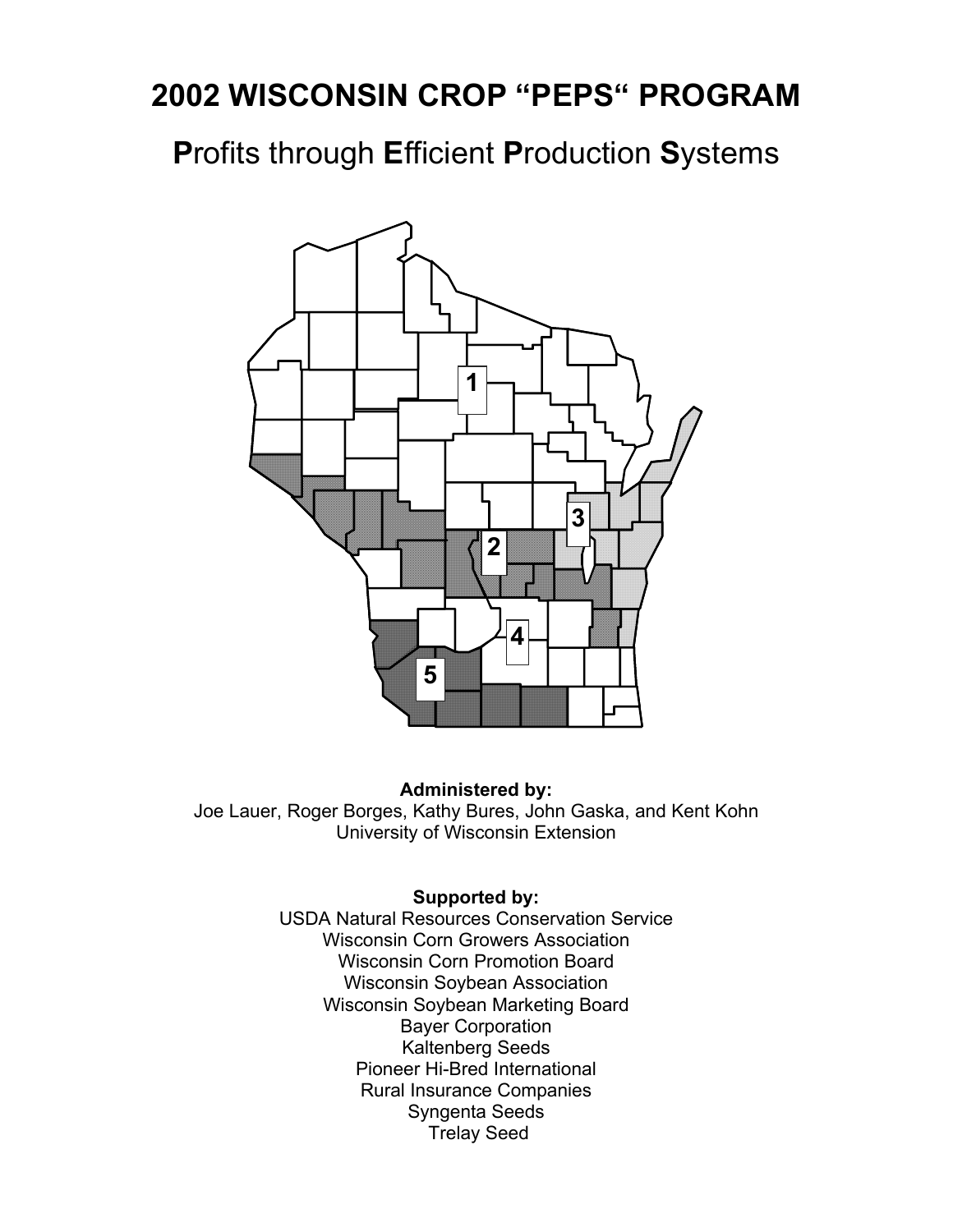**PEPS Program** 



**P**rofits through **E**fficient **P**roduction **S**ystems

### **2002 PEPS Summary**

 **University of Wisconsin** Department of Agronomy

This year marks the  $16<sup>th</sup>$  year of the Wisconsin PEPS program. The PEPS program goes beyond typical yield contests by encouraging efficiency and profitability rather than productivity alone.

The objectives of the program are:

- 1. To recognize the practices utilized by the *most profitable* growers and to provide other growers, educators, and researchers insight into ways these producers integrate practices into a system, and
- 2. To emphasize soil and water conservation, efficiency, profitability and competitiveness vs. productivity alone.

During the first 10 years of the program (1987 to 1996), contestants were ranked on *lowest cost per bushel.* Beginning in 1997, contestants were ranked on the *greatest return to management* to better account for trade-offs between yield and production costs. Beginning in 2000, participants received both a summary of their management costs and a history report detailing costs in various categories over time to assist in "fine-tuning" their management.

During 2002, 57 contestants entered 105 fields. The average yield in the cash corn, dairy/ livestock corn and soybean divisions was 200, 199 and 59 bushels per acre with production costs of \$290, \$257 and \$179 per acre. These costs include actual figures provided by contestants. *These costs do not include all costs of production.* For example, overhead or miscellaneous costs associated with operating a farm (i.e. field tiling, outfitting a shop, plowing snow, maintaining fences, taxes, desktop work related to management, etc.), are difficult to determine among farms, and is not accounted for in the PEPS program. Typical overhead rates range from 18-46% of production costs.

"Best of the Best" aptly describes the farmers participating in PEPS. Results reflect the efforts and costs of some of the best farmers growing corn and soybeans on the best land available using their best management practices. Lower yielding fields are often not entered into the contest. Thus, costs are probably higher for most farmers.

We hope these results provide some ideas to improve corn and soybean production efficiency and profitability. More importantly this report may provide some good points for discussion.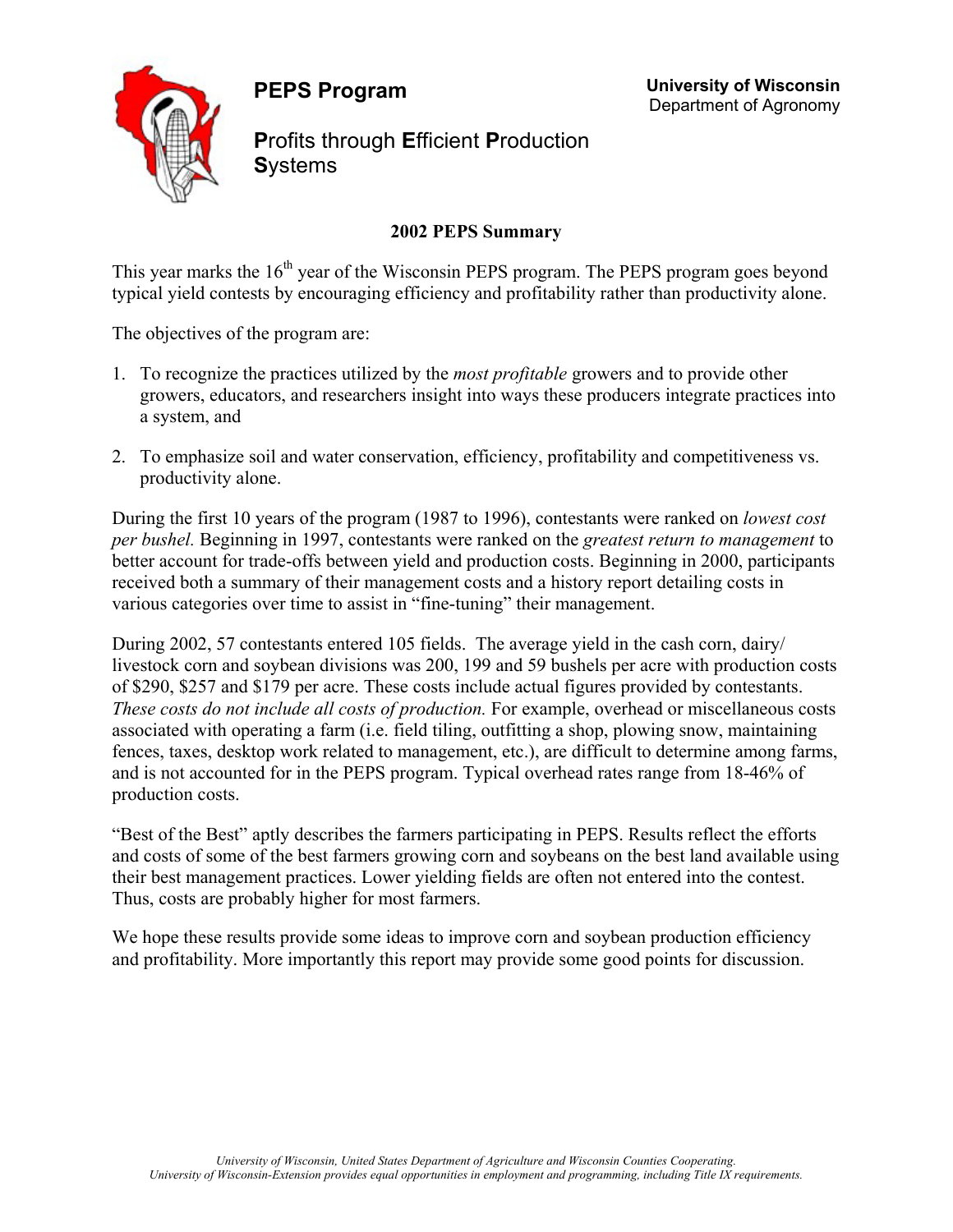**PEPS Program** 



**P**rofits through **E**fficient **P**roduction **S**ystems

 **University of Wisconsin** Department of Agronomy

#### **2002 PEPS Procedures**

The procedures used to calculate production costs and cost per bushel are hopefully self-explanatory from the enclosed PEPS budget summary sheet. The actual budget summary and history report is provided to participants only. You should notice the following in particular:

- 1. Grower return was calculated by multiplying commodity price with yield and subtracting production costs. Corn price was determined using a marketing strategy when 50% of the crop was sold in November and 25% forward contracted (less basis) to March and July respectively. The November average cash price was derived from Wisconsin Ag Statistics, and the March and July future prices were derived from the Chicago Board of Trade closing price on December 1.
- 2. Many costs (seed, herbicides, insecticides, insurance, scouting, etc.) were charged based on the figures provided to us by participants.
- 3. Nitrogen and micronutrient fertilizer costs were those provided, unless N analysis was unknown. If fertilizer was applied, and N analysis was unknown, N costs were based on removal at the grain yield obtained. All P and K costs were based on removal at the grain yield obtained. Starter and other mixed nutrient fertilizer costs were based on N and/or micronutrients only; P and K costs per unit, as a percentage of total applied fertilizer, were subtracted.
- 4. Equipment costs were based either on actual custom machinery hire, or on figures in the publication, "Minnesota Farm Machinery Economic Cost Estimates for 2002", for individual operations. (Please let us know if you would like a copy of this publication). We matched listed machinery size and type with the most appropriate categories in the publication.
- 5. Harvesting costs were estimated for handling (\$0.02 per bushel), hauling (\$0.04 per bushel), trucking (\$0.11 per bushel) and storage (\$0.02 per bushel month with 25% of grain shipped in March after 4 months storage and 25% of grain shipped in July after 8 months storage). Drying costs in the cash-crop corn division were estimated at \$.02 per point above 15.5% per dry bushel.
- 6. Land costs were based on the average of: a) 50% of the NRCS-rated corn yield potential for the soil type involved, and b) estimated cash rent. The 50% figure was derived from participant's estimates of average cash rents for land similar to the contest plot.
- 7. No one was disqualified for soil loss greater than "T", however soil loss in tons/acre is reported on the overall summary sheet.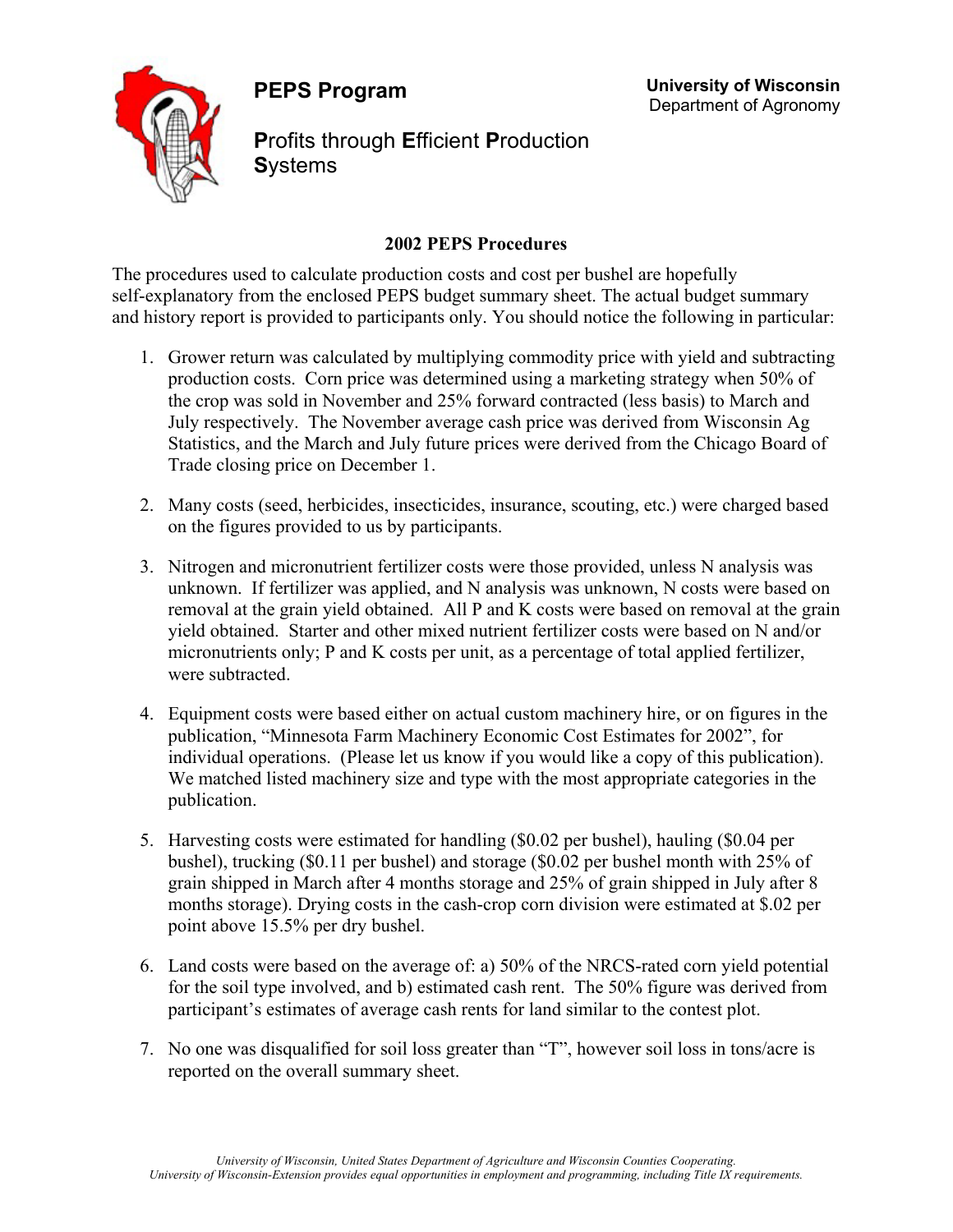#### **CASH CORN DIVISION**

|                                 |                          |       |       |                         |                      |      | <b>NRCS</b>   |                   |           | Planting           |              |                  | Trips         |             |                                               |                 |               |               |  |
|---------------------------------|--------------------------|-------|-------|-------------------------|----------------------|------|---------------|-------------------|-----------|--------------------|--------------|------------------|---------------|-------------|-----------------------------------------------|-----------------|---------------|---------------|--|
| District ID<br>County           | Name                     |       |       | Return/A Cost/A Cost/Bu | Yield<br>@15.5 Moist |      | Corn<br>Yield | Hybrid            |           | Rate<br>Date x1000 | Row<br>Width | Previous<br>Crop | Over<br>Field | Till<br>111 | Herbicides                                    | Insecticides    | Nitrogen Soil | lbs/a Loss/2/ |  |
| 1652<br>1<br>Shawano            | Lynn Aprill              | \$237 | \$263 | \$1.18                  | 223                  | 22.4 | 140           | Dekalb DKC4442    | 5/17/2002 | 32                 | 30           | Soybean          |               |             | 3 MT/NT Surpass Distinct NIS                  |                 | 84            | 0 Y           |  |
| 1650<br>Dunn                    | Ron Weisenbeck           | \$225 | \$293 | \$1.27                  | 231                  | 18.9 | 90            | NK Max 88         | 5/9/2002  | 32                 | 30           | Soybean          | 5             | <b>CP</b>   | Marksman Frontier                             |                 | 137           | 1 Y           |  |
| 1624<br>1<br>Dunn               | <b>Mark Bates</b>        | \$218 | \$329 | \$1.35                  | 244                  | 19.5 | 145           | NK N43C4          | 5/8/2002  | 32                 | 30           | Soybean          | 5             |             | MT/NT Marksman Frontier                       |                 | 163           | 0 Y           |  |
| 1622<br>$\mathbf{1}$<br>Shawano | Dale Aprill              | \$211 | \$291 | \$1.30                  | 224                  | 22.7 | 150           | Pioneer 38A25     | 5/15/2002 | 32                 | 30           | Soybean          |               |             | 3 MT/NT Surpass Distinct NIS                  |                 | 84            | 0 Y           |  |
| 1637<br>1<br>Waupaca            | Brian Long               | \$208 | \$253 | \$1.23                  | 206                  | 20.1 | 85            | Pioneer 38A24     | 5/18/2002 | -31                | 30           | Soybean          | 6             | СP          | <b>Prowl Partner Stratos</b>                  |                 | 127           | 0 Y           |  |
| 1<br>1646<br>Dunn               | <b>William Tiffany</b>   | \$200 | \$285 | \$1.32                  | 217                  | 18.9 | 145           | Croplan 344Bt     | 5/15/2002 | 32                 | 30           | Soybean          | 4             | <b>CP</b>   | Marksman Frontier                             |                 | 108           | 3 Y           |  |
| 1626<br>1<br>Waupaca            | Larry Danke              | \$179 | \$264 | \$1.34                  | 198                  | 21.2 | 60            | Pioneer 38P06     | 5/12/2002 | 30                 | 30           | Soybean          | 7             | CP          | <b>Stratos Prowl</b>                          | Kernal<br>Guard | 121           | 0 Y           |  |
| 1651<br>1<br>Shawano            | <b>Byron Aprill</b>      | \$153 | \$279 | \$1.45                  | 193                  | 25.9 | 140           | <b>NK N3030Bt</b> | 5/18/2002 | 32                 | 30           | Soybean          | 3             |             | <b>MT/NT Surpass Distinct NIS</b>             |                 | 84            | 0 Y           |  |
| 1632<br>Eau Claire              | Jaquish Farms, Inc.      | \$150 | \$248 | \$1.39                  | 178                  | 18.8 | 90            | Pioneer 37R71     | 5/8/2002  | 28                 | 30           | Soybean          | 6             |             | MT/NT Aatrex 9.O Extrazine<br>Prowl           | Warrior         | 205           | 1 Y           |  |
| 1653<br>Shawano                 | Dale Aprill              | \$146 | \$282 | \$1.47                  | 191                  | 23.5 | 150           | Kaltenberg K4664  | 5/17/2002 | 32                 | 30           | Corn             |               |             | 4 MT/NT Surpass Distinct NIS                  |                 | 84            | 0 Y           |  |
| 1619<br>Shawano                 | <b>Byron Aprill</b>      | \$140 | \$293 | \$1.51                  | 193                  | 23.5 | 140           | <b>NK N32L9</b>   | 5/17/2002 | 32                 | 30           | Corn             |               |             | 4 MT/NT Surpass Distinct NIS                  |                 | 132           | 0 Y           |  |
| 1681<br>St. Croix               | Wayne & Jane Van<br>Beek | \$136 | \$264 | \$1.48                  | 179                  | 23.3 | 115           | NK N32L9          | 5/3/2002  | 31                 | 30           | Soybean          |               |             | 4 MT/NT Surpass Hornet                        |                 | 130           | 2 Y           |  |
| 1630<br>1<br>Waupaca            | Ivan Gruetzmacher        | \$135 | \$256 | \$1.47                  | 175                  | 21.3 | 60            | Pioneer 36R12     | 4/25/2002 | 32                 | 30           | Soybean          | 7             | СP          | Lightning Aatrex 9.O<br><b>Surfactant AMS</b> |                 | 93            | 1 Y           |  |
| 1621<br>1<br>Shawano            | Lynn Aprill              | \$126 | \$278 | \$1.54                  | 181                  | 23.9 | 150           | Kaltenberg K4664  | 5/15/2002 | 32                 | 30           | Corn             |               |             | 4 MT/NT Surpass Distinct NIS                  |                 | 132           | 0 Y           |  |
| 1623<br>1<br>Shawano            | Dale Aprill              | \$121 | \$282 | \$1.57                  | 180                  | 22.6 | 150           | Pioneer 38P06     | 5/15/2002 | 32                 | 30           | Corn             |               |             | 4 MT/NT Surpass Distinct NIS                  |                 | 132           | 0 Y           |  |
| 1620<br>1<br>Shawano            | Lynn Aprill              | \$118 | \$292 | \$1.60                  | 183                  | 24.0 | 150           | <b>NK N32L9</b>   | 5/15/2002 | 32                 | 30           | Corn             | 4             |             | <b>MT/NT Surpass Distinct NIS</b>             |                 | 132           | 0 Y           |  |
| 1625<br>1<br>Waupaca            | Darren Danke             | \$107 | \$268 | \$1.60                  | 168                  | 21.7 | 120           | Pioneer 38P06     | 5/15/2002 | 30                 | 30           | Soybean          | 7             | <b>CP</b>   | <b>Stratos Prowl</b>                          | Kernal<br>Guard | 121           | 1 Y           |  |
| 1633<br>Waupaca                 | <b>Kirchner Farms</b>    | \$107 | \$284 | \$1.63                  | 175                  | 24.1 | 125           | Pioneer 36R11     | 5/5/2002  | 30                 | 30           | Soybean          | 6             | <b>CP</b>   | <b>Stratos Harness</b>                        | Kernal<br>Guard | 137           | 4 Y           |  |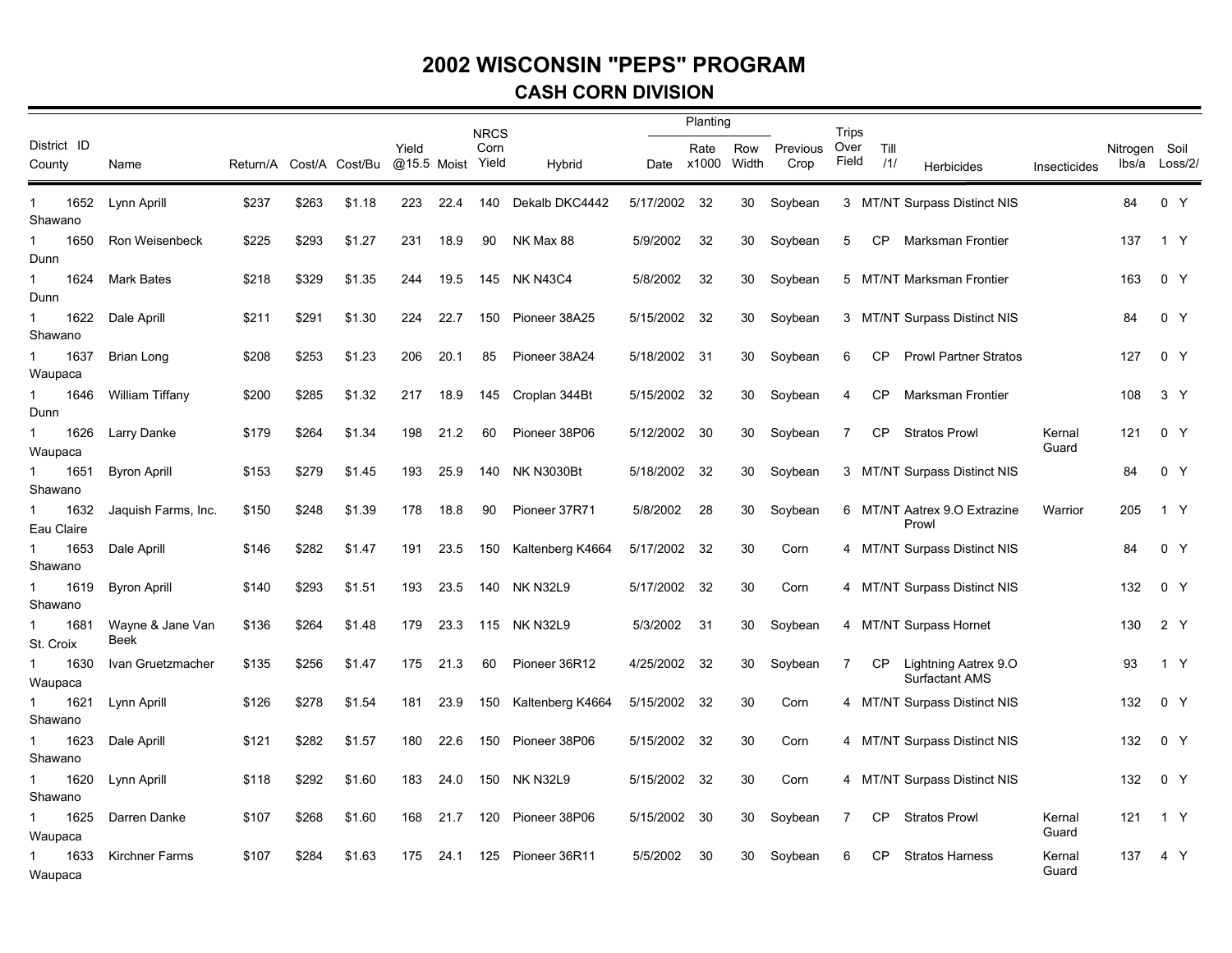#### **CASH CORN DIVISION**

|                             |                           |          |       |                |       |             | <b>NRCS</b>   |                   |           | Planting           |              |                  | Trips         |             |                                                                             |              |               |                |
|-----------------------------|---------------------------|----------|-------|----------------|-------|-------------|---------------|-------------------|-----------|--------------------|--------------|------------------|---------------|-------------|-----------------------------------------------------------------------------|--------------|---------------|----------------|
| District ID<br>County       | Name                      | Return/A |       | Cost/A Cost/Bu | Yield | @15.5 Moist | Corn<br>Yield | Hybrid            |           | Rate<br>Date x1000 | Row<br>Width | Previous<br>Crop | Over<br>Field | Till<br>111 | <b>Herbicides</b>                                                           | Insecticides | Nitrogen Soil | Ibs/a Loss/2/  |
| 1642<br>Shawano             | Darryll Olson             | \$107    | \$302 | \$1.66         | 182   | 26.9        | 110           | Pioneer 3751      | 5/5/2002  | 32                 | 30           | Corn             | 6             | MP          | Atrazine 4L Accent                                                          |              | 132           | 1 Y            |
| 1618<br>Shawano             | <b>Byron Aprill</b>       | \$97     | \$278 | \$1.66         | 168   | 24.4        | 140           | <b>NK N3030Bt</b> | 5/17/2002 | 32                 | 30           | corn             |               |             | 4 MT/NT Surpass Distinct NIS                                                |              | 132           | 0 <sub>Y</sub> |
| 1644<br>2<br>Jackson        | <b>Stetzer Farms</b>      | \$241    | \$274 | \$1.19         | 230   | 20.1        |               | 105 NK N5127      | 5/10/2002 | 30                 | 30           | Soybean          |               |             | 5 MT/NT Roundup Ultra Max<br>Degree Steadfast<br>Hornet Ammonium<br>Sulfate |              | 139           | 2 Y            |
| 2<br>1638<br>Trempealeau    | <b>Todd McRoberts</b>     | \$240    | \$279 | \$1.20         | 232   | 18.5        | 125           | NK N3030Bt        | 5/16/2002 | - 31               | 30           | Soybean          |               |             | 3 MT/NT Harness Liberty<br>Atrazine 90DF                                    |              | 161           | 4 Y            |
| 2<br>1645<br><b>Buffalo</b> | Merlin D. Sutter          | \$167    | \$280 | \$1.40         | 200   | 19.0        | 150           | NK N45A6          | 5/7/2002  | 32                 | 38           | Corn             | 6             | <b>CP</b>   | Callisto Atrazine 9.0                                                       | Lorsban      | 164           | 4 Y            |
| 2<br>1649<br>Adams          | <b>Edward Volkening</b>   | \$143    | \$217 | \$1.35         | 161   | 18.6        | 88            | <b>NK N45A6</b>   | 4/30/2002 | 27                 | 30           | Soybean          | 4             |             | <b>MT/NT Steadfast Preference</b><br>Ammonium Sulfate                       |              | 127           | 2Y             |
| 2<br>1679<br><b>Buffalo</b> | Deer Acres                | \$135    | \$342 | \$1.61         | 213   | 24.1        | 145           | Dekalb DKC5334    | 4/25/2002 | 32                 | 30           | Corn             | 6             | <b>CP</b>   | Outlook Hornet<br>Atrazine 4L                                               | Regent       | 165           | 3 <sup>7</sup> |
| 2<br>1640<br><b>Buffalo</b> | Roger Mock                | \$64     | \$374 | \$1.91         | 196   | 20.2        | 145           | Pioneer 35R58     | 5/5/2002  | 39                 | 30           | Corn             | 7             | MP          | Dual II Northstar                                                           | Lorsban      | 218           | 4 Y            |
| 1639<br>3<br>Calumet        | Meyer Dairy & Grain       | \$219    | \$283 | \$1.26         | 224   | 20.2        | 125           | <b>NK N3030Bt</b> | 4/30/2002 | 32                 | 30           | Soybean          | 5             | <b>CP</b>   | <b>Accent Gold</b>                                                          |              | 157           | 2 Y            |
| 1641<br>3<br>Kewaunee       | Kevin & Clifford<br>Nysse | \$161    | \$291 | \$1.44         | 202   | 22.7        | 125           | Pioneer 36F30     | 5/17/2002 | -30                |              | 30 Snap Beans    | 6             |             | MT/NT Dual II Atrazine                                                      |              | 117           | 2 Y            |
| 1634<br>3<br>Outagamie      | <b>Milton Krause</b>      | \$154    | \$304 | \$1.49         | 204   | 26.0        | 100           | <b>NK N32L9</b>   | 5/17/2002 | 32                 | 30           | Soybean          |               |             | 4 MT/NT Dual II Magnum SI<br>Northstar Aatrex 4L<br>Effective               |              | 174           | 2 Y            |
| 3<br>1635<br>Outagamie      | Gary Kropp                | \$122    | \$287 | \$1.57         | 183   | 23.6        | 100           | <b>NK N3030Bt</b> | 5/16/2002 | -32                | 30           | Soybean          | 5             | <b>CP</b>   | Dual II Magnum SI<br>Northstar Atrazine 4L<br>Effective                     |              | 174           | 2 Y            |
| 3<br>1636<br>Outagamie      | Gary Kropp                | \$113    | \$285 | \$1.61         | 178   | 23.8        | 100           | NK N3030Bt        | 5/16/2002 | - 32               | 30           | Soybean          | 5             | <b>CP</b>   | Dual II Magnum SI<br>Northstar Aatrex 4L<br>Effective                       |              | 174           | 2 Y            |
| 1631<br>3<br>Sheboygan      | <b>Highland Dairy</b>     | \$99     | \$298 | \$1.68         | 177   | 24.6        | 150           | <b>NK N3030Bt</b> | 5/17/2002 | 32                 | 30           | Soybean          | 5             | CP          | <b>Liberty Atrazine AMS</b>                                                 |              | 120           | 2 Y            |
| 1647<br>4<br>Vernon         | Joe Vesbach               | \$235    | \$290 | \$1.24         | 234   | 20.8        | 145           | NK N45A6          | 5/1/2002  | 32                 | 30           | Soybean          |               |             | 4 MT/NT Banvel Dual II<br>Magnum                                            |              | 89            | 3 Y            |
| 1648<br>4<br>Vernon         | <b>Todd Vesbach</b>       | \$219    | \$273 | \$1.24         | 219   | 18.8        | 145           | NK N45A6          | 5/1/2002  | 32                 | 30           | Soybean          |               |             | 4 MT/NT Banvel Dual II<br>Magnum                                            |              | 184           | 3 <sup>7</sup> |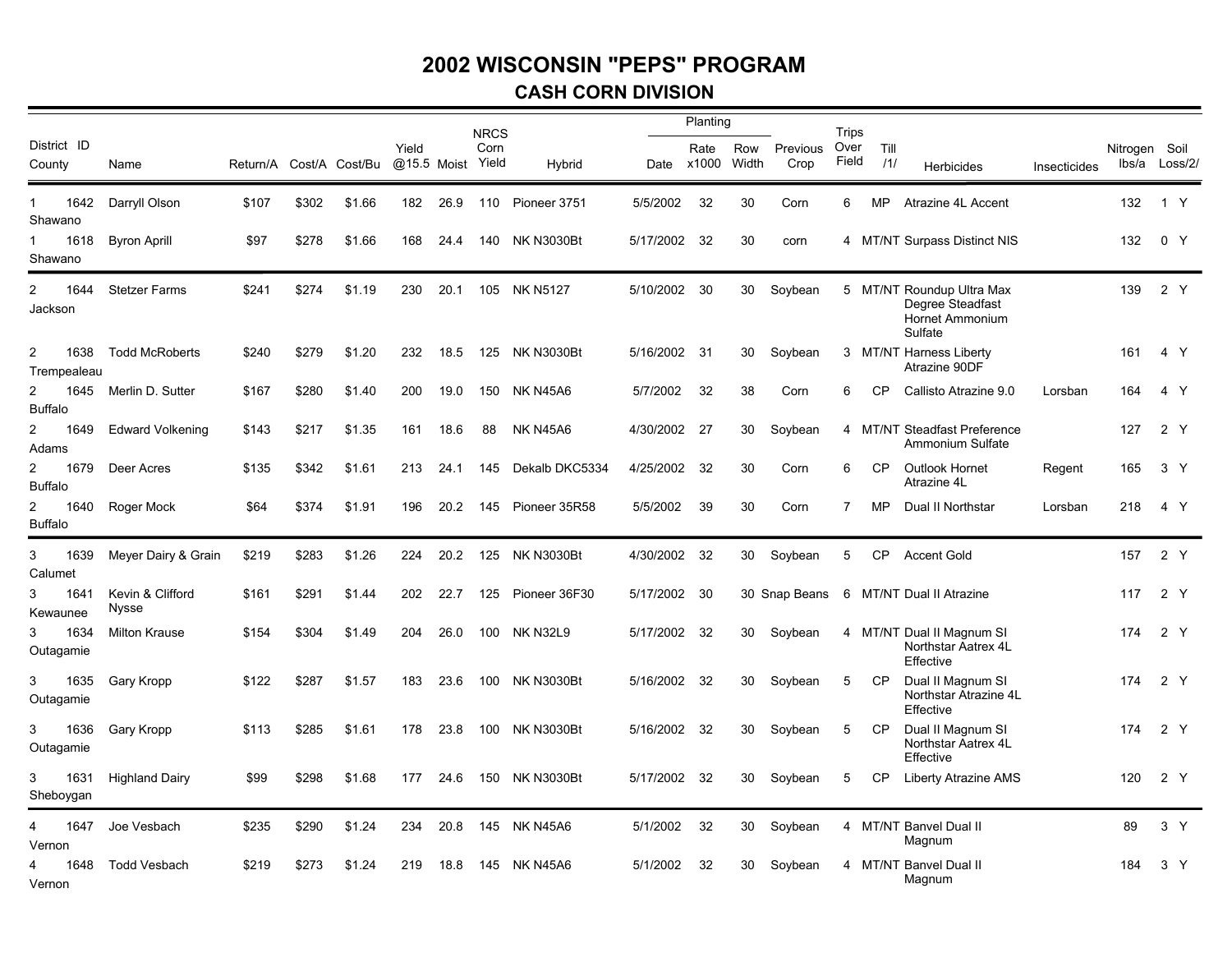#### **CASH CORN DIVISION**

|                |             |                          |          |       |                |                      |      | <b>NRCS</b>   |                   |           | Planting      |              |                  | Trips         |             |                                               |                 |                        |                |
|----------------|-------------|--------------------------|----------|-------|----------------|----------------------|------|---------------|-------------------|-----------|---------------|--------------|------------------|---------------|-------------|-----------------------------------------------|-----------------|------------------------|----------------|
| County         | District ID | Name                     | Return/A |       | Cost/A Cost/Bu | Yield<br>@15.5 Moist |      | Corn<br>Yield | Hybrid            | Date      | Rate<br>x1000 | Row<br>Width | Previous<br>Crop | Over<br>Field | Till<br>/1/ | <b>Herbicides</b>                             | Insecticides    | Nitrogen Soil<br>lbs/a | Loss/2/        |
| 4<br>Sauk      | 1688        | <b>Meadow Lane Farms</b> | \$218    | \$260 | \$1.22         | 214                  | 16.3 | 95            | Great Lakes 5555  | 4/21/2002 | 22            | 30           | Soybean          |               |             | 5 MT/NT Dual II Magnum<br>Callisto Princep 4L | Lorsban         | 100                    | 1 Y            |
| 4<br>Jefferson | 1680        | David Flood              | \$133    | \$289 | \$1.53         | 189                  | 22.0 | 110           | Kaltenberg K5808  | 5/4/2002  | 29            | 36           | Soybean          |               |             | 4 MT/NT Harness Marksman                      |                 | 106                    | 2 Y            |
| 4<br>Jefferson | 1643        | John Simon               | \$132    | \$244 | \$1.45         | 168                  | 20.5 | 105           | Kaltenberg 4848Bt | 5/4/2002  | 28            | 36           | Soybean          |               | 5 MT/N      | <b>Basis Gold Banvel</b><br>Ammonium Sulfate  |                 | 104                    | 3 <sup>Y</sup> |
| 4<br>Dane      | 1627        | Ron Dresen               | \$124    | \$345 | \$1.65         | 209                  | 20.5 | 155           | <b>NK N45A6</b>   | 5/2/2002  | 34            | 38           | Soybean          |               |             | 4 MT/NT Glyphomax Surpass<br>Hornet           | Kernal<br>Guard | 153                    | 2 Y            |
| 5<br>Lafayette | 1629        | Allynn Gertsch           | \$152    | \$355 | \$1.57         | 226                  | 19.0 | 150           | Pioneer 34G13     | 4/17/2002 | -34           | 20           | Soybean          |               |             | 4 MT/NT Ful Time Clarity                      |                 | 176                    | 2 Y            |
| 5<br>Lafayette | 1628        | Allynn Gertsch           | \$133    | \$381 | \$1.66         | 230                  | 18.6 | 160           | Pioneer 34M95     | 4/20/2002 | 38            | 20           | Soybean          |               |             | 4 MT/NT Ful Time Clarity                      |                 | 264                    | 3 <sup>Y</sup> |

/1/ Tillage: NT/MT=No Till/Minimum Till, CP=Chisel Plow, MP= Moldboard Plow

/2/ Soil Loss (Tons/A) based on Universal Soil Loss Equation and Wind Erosion Equation Y=Soil loss is within "tolerable" level for the soil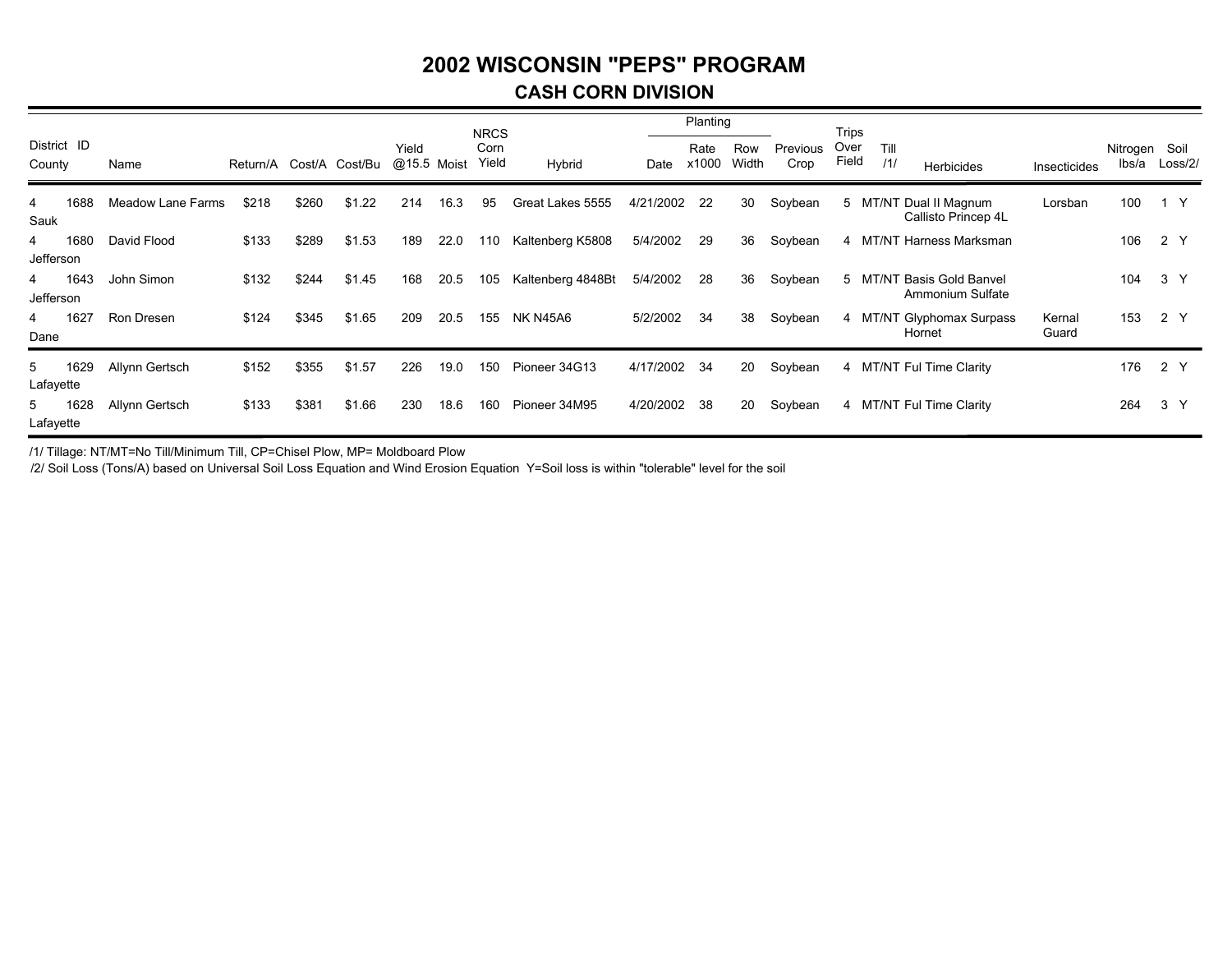### **2002 WISCONSIN "PEPS" PROGRAM DAIRY/LIVESTOCK CORN DIVISION**

|                        |                                    |       |       |                         |                      |      | <b>NRCS</b>   |                                  |             | Planting           |              |                  | Trips         |             |                                               |              |                        |                |  |
|------------------------|------------------------------------|-------|-------|-------------------------|----------------------|------|---------------|----------------------------------|-------------|--------------------|--------------|------------------|---------------|-------------|-----------------------------------------------|--------------|------------------------|----------------|--|
| District ID<br>County  | Name                               |       |       | Return/A Cost/A Cost/Bu | Yield<br>@15.5 Moist |      | Corn<br>Yield | Hybrid                           |             | Rate<br>Date x1000 | Row<br>Width | Previous<br>Crop | Over<br>Field | Till<br>/1/ | Herbicides                                    | Insecticides | Nitrogen Soil<br>lbs/a | Loss/2/        |  |
| 1662<br>1              | Robert Ickler                      | \$289 | \$226 | \$0.98                  | 230                  | 19.0 | 100           | <b>Croplan Genetics</b><br>344RR | 5/4/2002 32 |                    | 30           | Alfalfa          | 5             | MP          | Glyphomax Plus                                |              | 23                     | 1 Y            |  |
| <b>St Croix</b>        |                                    |       |       |                         |                      |      |               |                                  |             |                    |              |                  |               |             |                                               |              |                        |                |  |
| 1654<br>$\mathbf 1$    | Jerry Bates                        | \$288 | \$279 | \$1.10                  | 253                  | 21.6 |               | 145 NK N3030Bt                   | 5/8/2002 32 |                    | 30           | Alfalfa          |               |             | 6 MT/NT Glyphomax 2,4-D                       |              | 46                     | 5 Y            |  |
| Dunn                   |                                    |       |       |                         |                      |      |               |                                  |             |                    |              |                  |               |             | Amine Marksman<br>Frontier                    |              | Manure                 |                |  |
| 1<br>1678              | <b>Wathke Farms</b>                | \$263 | \$269 | \$1.13                  | 237                  | 22.0 | 135           | Dekalb DKC4446                   | 5/4/2002 34 |                    | 32           | Alfalfa          | 6             | CP          | Roundup Ultra Max LV-                         |              | 10                     | 2 Y            |  |
| Eau Claire             |                                    |       |       |                         |                      |      |               |                                  |             |                    |              |                  |               |             | 4 Atrazine 4L                                 |              | Manure                 |                |  |
| 1671<br>1              | Darryll Olson                      | \$221 | \$227 | \$1.13                  | 200                  | 26.2 | 110           | Pioneer 38A24                    | 5/4/2002 32 |                    | 30           | Alfalfa          | 5             | MP          | <b>Atrazine Clarity</b>                       |              | 17                     | 1 Y            |  |
| Shawano                |                                    |       |       |                         |                      |      |               |                                  |             |                    |              |                  |               |             |                                               |              |                        |                |  |
| 1667                   | <b>Manske Farms</b>                | \$211 | \$198 | \$1.08                  | 183                  | 24.8 | 90            | Croplan 466RRBt                  | 5/10/200 28 |                    | 38           | Alfalfa          |               |             | 5 MT/NT Glyphomax Plus                        |              | 11                     | 1 Y            |  |
| Dunn                   |                                    |       |       |                         |                      |      |               |                                  |             |                    |              |                  |               |             |                                               |              | Manure                 |                |  |
| 1666<br>1.             | Randy Lardinois                    | \$188 | \$266 | \$1.31                  | 203                  | 23.3 | 110           | NK N3030Bt                       | 4/25/200 34 |                    | 30           | Wheat            | 6             | CP          | Dual II Magnum Hornet                         |              | 6                      | 3 <sub>Y</sub> |  |
| Shawano                |                                    |       |       |                         |                      |      |               |                                  |             |                    |              |                  |               |             | Aatrex 4L                                     |              | Manure                 |                |  |
| 1656<br>1              | Neil Christianson                  | \$170 | \$249 | \$1.33                  | 187                  | 28.1 | 110           | Dekalb DKC4446                   | 5/20/200 32 |                    | 30           | Alfalfa          |               |             | 6 MT/NT Roundup Ultra Max                     | Kernal       | 34                     | 1 Y            |  |
| Shawano                |                                    |       |       |                         |                      |      |               |                                  |             |                    |              |                  |               |             | <b>AMS Atrazine</b>                           | Guard        |                        |                |  |
| 1672<br>1              | Darryll Olson                      | \$153 | \$228 | \$1.34                  | 170                  | 27.5 | 110           | <b>NK N43C4</b>                  | 5/8/2002 32 |                    | 30           | Soybean          |               |             | 5 MT/NT Roundup Hornet<br>Atrazine            |              | 17                     | 1 Y            |  |
| Shawano                |                                    |       |       |                         |                      |      |               |                                  |             |                    |              |                  |               |             |                                               |              | Manure                 |                |  |
| 1<br>1673              | <b>Rusk Rose Holsteins</b><br>Inc. | \$148 | \$209 | \$1.31                  | 159                  | 28.8 | 95            | Pioneer 39A26                    | 5/20/200 28 |                    | 36           | Soybean          |               |             | 5 MT/NT Atrazine 4L Hornet<br>Lasso           |              | 9                      | 4 Y            |  |
| <b>Rusk</b>            |                                    |       |       |                         |                      |      |               |                                  |             |                    |              |                  |               |             |                                               |              | Manure                 |                |  |
| 1683                   | Thomas Boe                         | \$128 | \$240 | \$1.46                  | 164                  | 23.0 | 80            | <b>NK N32L9</b>                  | 5/6/2002 31 |                    | 30           | Corn             | 6             | <b>CP</b>   | <b>Harness Hornet Aatrex</b><br>9.0           |              | 22                     | 4 Y            |  |
| Polk                   |                                    |       |       |                         |                      |      |               |                                  |             |                    |              |                  |               |             |                                               |              | Manure                 |                |  |
| $\overline{2}$<br>1676 | <b>Stetzer Farms</b>               | \$311 | \$219 | \$0.92                  | 236                  | 21.1 |               | 105 NK N58D1                     | 5/8/2002 30 |                    | 30           | Soybeans         |               |             | 6 MT/NT Roundup Ultra Max<br>Degree Steadfast |              | 8                      | 2 Y            |  |
| Jackson                |                                    |       |       |                         |                      |      |               |                                  |             |                    |              |                  |               |             | <b>Hornet AMS</b>                             |              | Manure                 |                |  |
| 2<br>1668              | <b>Todd McRoberts</b>              | \$240 | \$271 | \$1.19                  | 228                  | 22.5 | 155           | NK N45A6                         | 5/4/2002 31 |                    | 30           | Soybean          |               |             | 4 MT/NT Harness Liberty Aatrex                |              | 45                     | 2 Y            |  |
| Trempealeau            |                                    |       |       |                         |                      |      |               |                                  |             |                    |              |                  |               |             | 9.0 DF                                        |              | Manure                 |                |  |
| 2<br>1675              | Schank Bros, Beef                  | \$196 | \$280 | \$1.32                  | 212                  | 22.0 | 155           | Pioneer 38A25                    | 5/21/200 29 |                    | 38           | Corn             | 6             | <b>CP</b>   | Double Play                                   |              | 102                    | 2 Y            |  |
| Trempealeau            | Farm                               |       |       |                         |                      |      |               |                                  |             |                    |              |                  |               |             |                                               |              | Manure                 |                |  |
| 2                      | 1682 Mark Blaha                    | \$190 | \$182 | \$1.10                  | 166                  | 17.8 | 100           | Pioneer 38A25                    | 5/4/2002 30 |                    | 30           | Soybean          |               | 6 MT/NT     |                                               |              | 45                     | 2 Y            |  |
| Trempealeau            |                                    |       |       |                         |                      |      |               |                                  |             |                    |              |                  |               |             |                                               |              | Manure                 |                |  |
| 2<br>1664              | Spring Meadow Farm                 | \$183 | \$261 | \$1.32                  | 198                  | 25.9 | 125           | Croplan 364RR                    | 5/14/200 32 |                    | 30           | Alfalfa          |               |             | 4 MT/NT Roundup Ultra Max LV-                 |              | 75                     | 2 Y            |  |
| Pepin                  |                                    |       |       |                         |                      |      |               |                                  |             |                    |              |                  |               |             | 4 AMS Prowl<br>Guardsmax Max Clarity          |              |                        |                |  |
| 2<br>1663              | Allen Rister                       | \$158 | \$239 | \$1.35                  | 177                  | 20.6 |               | 125 NK N3030Bt                   | 5/5/2002 30 |                    | 30           | Alfalfa          |               |             | 4 MT/NT Roundup Ultra Max LV-                 |              | 67                     | 2 Y            |  |
| Pepin                  |                                    |       |       |                         |                      |      |               |                                  |             |                    |              |                  |               |             | 4 AMS Prowl<br>Guardsmax Max                  |              |                        |                |  |
| 2<br>1665              | Greg Kruger                        | \$158 | \$278 | \$1.43                  | 195                  | 21.3 | 75            | <b>NK N43C4</b>                  | 5/10/200 32 |                    | 30           | Corn             | 9             | <b>CP</b>   | Outlook Atrazine                              |              | 114                    | 3 <sup>Y</sup> |  |
| Trempealeau            |                                    |       |       |                         |                      |      |               |                                  |             |                    |              |                  |               |             | Hornet                                        |              | Manure                 |                |  |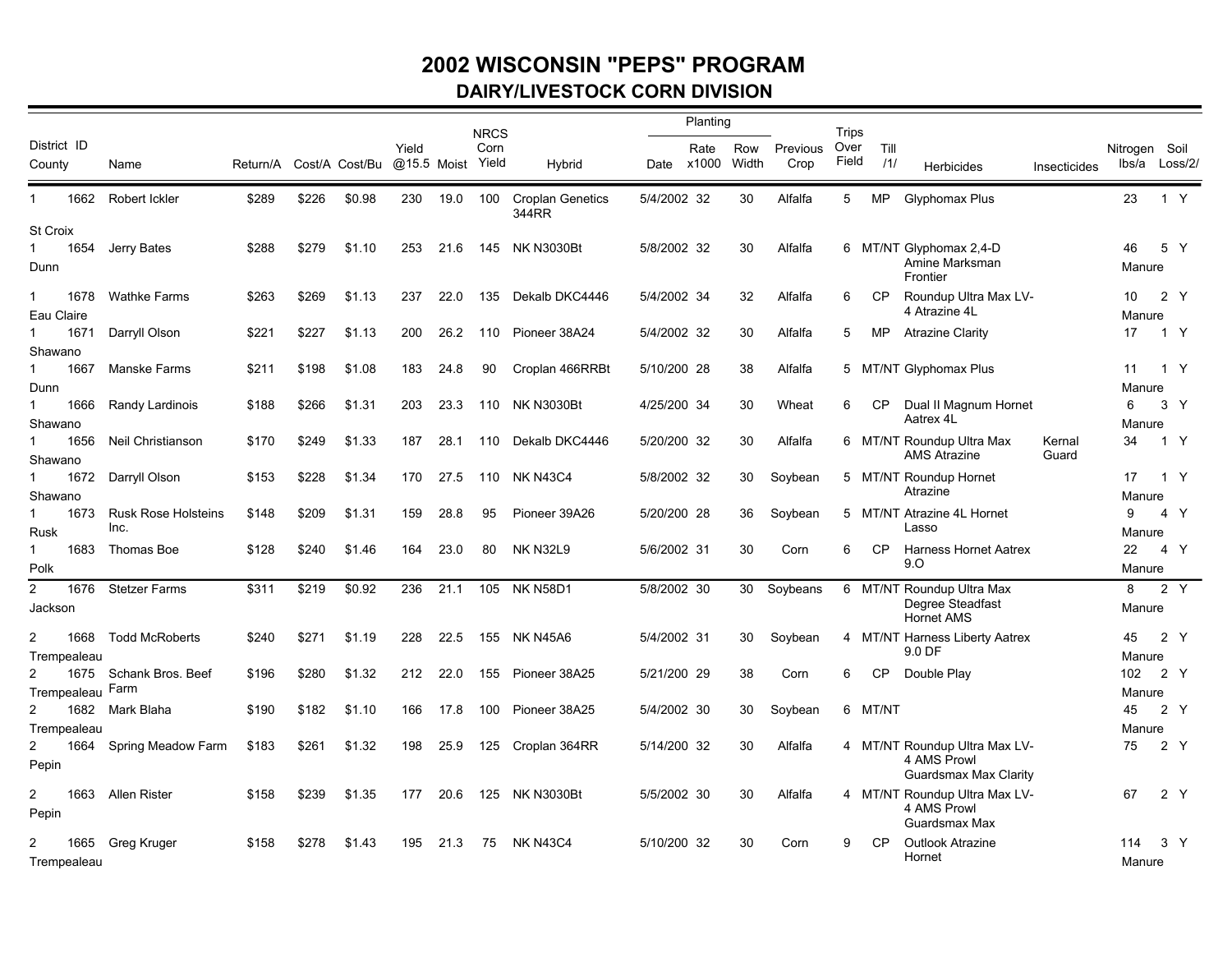### **2002 WISCONSIN "PEPS" PROGRAMDAIRY/LIVESTOCK CORN DIVISION**

|                                        |                                    |          |       |                |       |             | <b>NRCS</b>   |                           |             | Planting      |              |                  | <b>Trips</b>  |             |                                               |              |                        |                |                |
|----------------------------------------|------------------------------------|----------|-------|----------------|-------|-------------|---------------|---------------------------|-------------|---------------|--------------|------------------|---------------|-------------|-----------------------------------------------|--------------|------------------------|----------------|----------------|
| District ID<br>County                  | Name                               | Return/A |       | Cost/A Cost/Bu | Yield | @15.5 Moist | Corn<br>Yield | Hybrid                    | Date        | Rate<br>x1000 | Row<br>Width | Previous<br>Crop | Over<br>Field | Till<br>/1/ | <b>Herbicides</b>                             | Insecticides | Nitrogen Soil<br>lbs/a |                | Loss/2/        |
| 1687<br>2                              | Shady Pines Dairy                  | \$135    | \$303 | \$1.55         | 196   | 23.5        | 145           | Croplan 364               | 5/14/200 29 |               | 38           | Corn             | 8             | <b>CP</b>   | <b>Outlook Hornet</b><br>Atrazine             | Force        | 124                    |                | 3 Y            |
| <b>Buffalo</b>                         |                                    |          |       |                |       |             |               |                           |             |               |              |                  |               |             |                                               |              | Manure                 |                |                |
| 1684<br>$\mathbf{2}$<br><b>Buffalo</b> | Clover Leaf Dairy                  | \$124    | \$311 | \$1.60         | 194   | 21.5        | 150           | <b>NK N32L9</b>           | 4/29/200 32 |               | 30           | Corn             | 7             | <b>CP</b>   | Outlook Marksman                              | Regent       | 195<br>Manure          |                | 4 Y            |
|                                        |                                    |          |       |                |       |             |               |                           |             |               |              |                  |               |             |                                               |              |                        |                |                |
| 3<br>1670                              | Kevin & Clifford Nysse             | \$231    | \$235 | \$1.13         | 208   | 23.7        | 125           | Pioneer 37R71             | 5/15/200 32 |               | 30           | Alfalfa          | 6             | <b>CP</b>   | Dual II Magnum<br>Atrazine                    |              | 11<br>Manure           |                | 2 Y            |
| Kewaunee<br>1674<br>3                  | J-Mar Hillside Acres               | \$207    | \$249 | \$1.22         | 204   | 21.5        | 125           | Kaltenberg K4829          | 5/10/200 32 |               | 30           | Soybean          | 6             | <b>CP</b>   | <b>Topnotch Atrazine</b>                      |              | 30                     |                | 2Y             |
| Kewaunee                               |                                    |          |       |                |       |             |               |                           |             |               |              |                  |               |             |                                               |              | Manure                 |                |                |
| 1661<br>3                              | <b>Highland Dairy</b>              | \$205    | \$226 | \$1.17         | 193   | 20.8        | 90            | <b>NK N4242Bt</b>         | 5/16/200 32 |               | 30           | Corn             | 6             | <b>CP</b>   | Define Hornet                                 |              | 8                      |                | 6 N            |
| Sheboygan                              |                                    |          |       |                |       |             |               |                           |             |               |              |                  |               |             | Atrazine                                      |              | Manure                 |                |                |
| 1669<br>3                              | Meyer Dairy & Grain                | \$201    | \$215 | \$1.16         | 186   | 20.2        | 125           | <b>NK N3030Bt</b>         | 4/27/200 32 |               | 30           | Alfalfa          | 4             | CP          | Dual II Magnum                                |              | 27                     |                | 2 Y            |
| Calumet                                |                                    |          |       |                |       |             |               |                           |             |               |              |                  |               |             | Atrazine Accent Gold                          |              |                        |                |                |
| 1658<br>3                              | Faylo Karms                        | \$133    | \$306 | \$1.56         | 196   | 24.7        | 125           | Dekalb DKC4442            | 5/6/2002 33 |               | 30           | Alfalfa          | 7             | <b>CP</b>   | <b>Accent Northstar</b>                       |              | $\overline{7}$         |                | 3 <sup>7</sup> |
| Manitowoc                              |                                    |          |       |                |       |             |               |                           |             |               |              |                  |               |             |                                               |              | Manure                 |                |                |
| 3<br>1657                              | Faylo Karms                        | \$87     | \$308 | \$1.75         | 176   | 24.8        | 125           | Dairyland Stealth<br>1496 | 5/14/200 33 |               | 30           | Corn             | 7             | <b>CP</b>   | Dual II Magnum<br>Northstar                   |              | 52                     | 3 <sup>Y</sup> |                |
| Manitowoc                              |                                    |          |       |                |       |             |               |                           |             |               |              |                  |               |             |                                               |              | Manure                 |                |                |
| 1655<br>4                              | Doug Brander                       | \$215    | \$271 | \$1.25         | 217   | 22.3        | 155           | Dairyland Stealth         | 5/2/2002 30 |               | 38           | Alfalfa          |               |             | 5 MT/NT Axiom Hornet                          |              | 101                    |                | 1 Y            |
|                                        |                                    |          |       |                |       |             |               | 1412                      |             |               |              |                  |               |             | Roundup                                       |              |                        |                |                |
| Sauk                                   |                                    |          |       |                |       |             |               |                           |             |               |              |                  |               |             |                                               |              |                        |                |                |
| 1659<br>4                              | 4th Generation                     | \$189    | \$272 | \$1.32         | 206   | 19.5        | 115           | NK N45A6                  | 4/27/200 30 |               | 30           | Alfalfa          |               |             | 5 MT/NT Roundup Ultra Max LV-                 | Agrox        | 0                      |                | 1 Y            |
| Columbia                               | Homestead                          |          |       |                |       |             |               |                           |             |               |              |                  |               |             | 4 Aatrex 4L Liberty                           | Premier      | Manure                 |                |                |
| 1660                                   | <b>Golden Acres Grain</b><br>Farms | \$180    | \$236 | \$1.27         | 186   | 18.5        | 150           | <b>NK N58D1</b>           | 5/4/2002 30 |               | 30           | Soybean          |               |             | 6 MT/NT Roundup Ultra Max<br>Degree Steadfast |              | 14                     |                | 0 <sub>Y</sub> |
| La Crosse                              |                                    |          |       |                |       |             |               |                           |             |               |              |                  |               |             | <b>Hornet AMS</b>                             |              | Manure                 |                |                |
| 1685<br>4                              | Ron Dresen                         | \$170    | \$307 | \$1.44         | 213   | 20.5        | 155           | <b>NK N59Q9</b>           | 5/2/2002 34 |               | 38           | Soybean          |               |             | 6 MT/NT Glyphomax Plus                        | Kernal       | 152                    |                | 2Y             |
| Dane                                   |                                    |          |       |                |       |             |               |                           |             |               |              |                  |               |             | Surpass Hornet                                | Guard        | Manure                 |                |                |
| 1686<br>4                              | <b>William Nass</b>                | \$159    | \$271 | \$1.41         | 192   | 23.0        | 150           | Dairyland Stealth<br>1412 | 5/4/2002 30 |               | 38           | Soybean          |               |             | 4 MT/NT FulTime Basis Clarity                 |              | 123                    |                | 1 Y            |
| Dodge                                  |                                    |          |       |                |       |             |               |                           |             |               |              |                  |               |             |                                               |              | Manure                 |                |                |
| 5<br>1677                              | Tim Walz                           | \$148    | \$326 | \$1.54         | 212   | 20.6        | 145           | Mycogen 6888              | 4/29/200 39 |               | 20           | Alfalfa          |               |             | 6 MT/NT Roundup Ultra 2,4-D                   |              | 110                    |                | 3 Y            |
| Grant                                  |                                    |          |       |                |       |             |               |                           |             |               |              |                  |               |             | Amine FulTime Hornet                          |              | Manure                 |                |                |

/1/ Tillage: NT/MT=No Till/Minimum Till, CP=Chisel Plow, MP= Moldboard Plow

/2/ Soil Loss (Tons/A) based on Universal Soil Loss Equation and Wind Erosion Equation Y=Soil loss is within "tolerable" level for the soil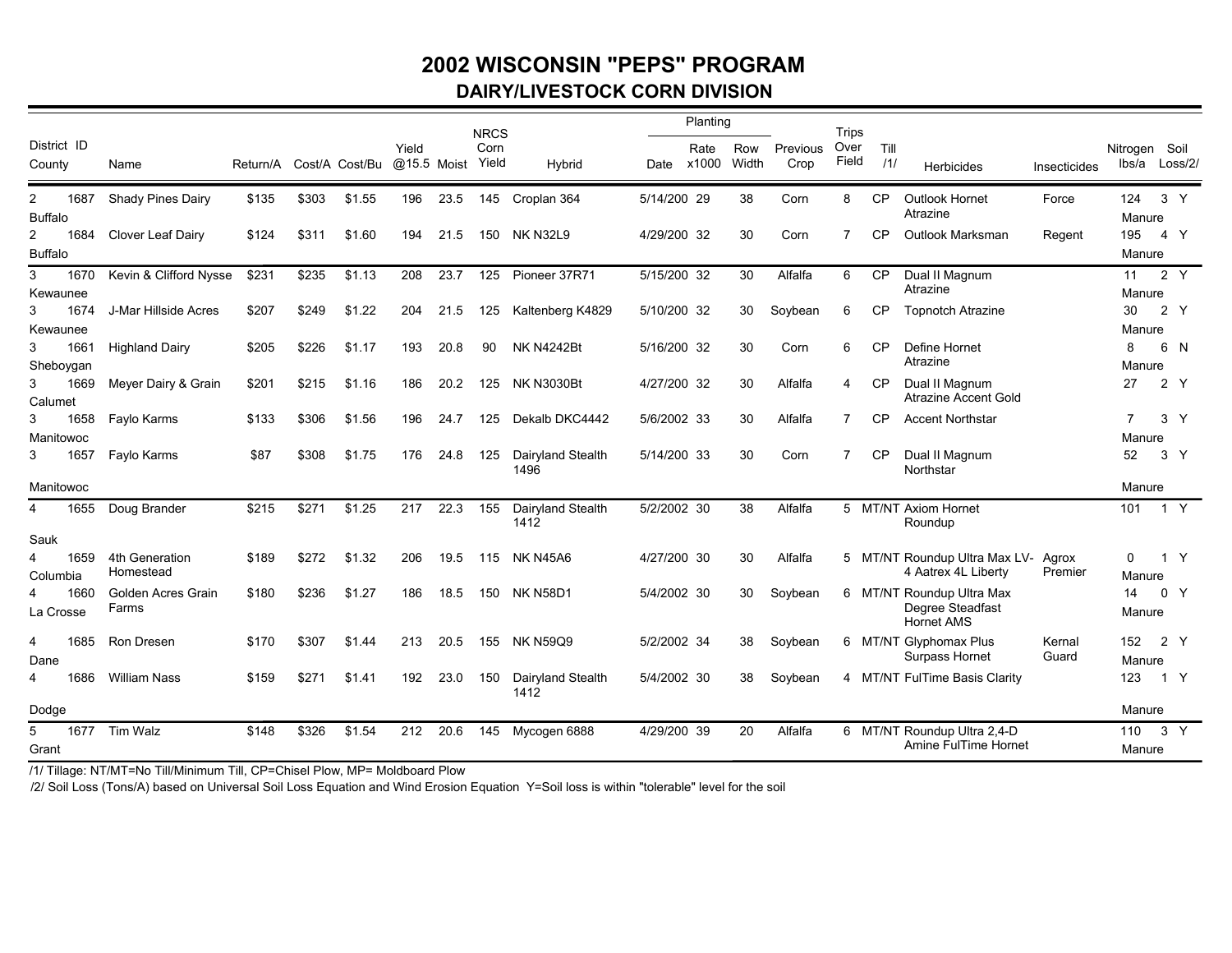#### **SOYBEAN DIVISION**

|                         |                                  |                         |       |        |               |            | <b>NRCS</b>        |                     |        |                 | Planting                   |                |                  |                        |             |                                                            |                                |                |  |
|-------------------------|----------------------------------|-------------------------|-------|--------|---------------|------------|--------------------|---------------------|--------|-----------------|----------------------------|----------------|------------------|------------------------|-------------|------------------------------------------------------------|--------------------------------|----------------|--|
| District ID<br>County   | Name                             | Return/A Cost/A Cost/Bu |       |        | Yield<br>bu/A | Moist<br>% | Corn Yield<br>bu/a | Variety             | lnoc l | Date            | Rate x Row<br>1000/a Width |                | Previous<br>Crop | Trips<br>Over<br>Field | Till<br>111 | Herbicides                                                 | Nitrogen Soil<br>lbs/a Loss/2/ |                |  |
| $\mathbf{1}$<br>Dunn    | 1718 William Tiffany             | \$186                   | \$179 | \$2.65 | 67            | 12.5       |                    | 100 Croplan 1287    |        | Y 5/29/2002     | 180                        | 30             | Corn             | 6                      | CP.         | Glyphomax Plus<br>Ammonium Sulfate                         | 10                             | 4 Y            |  |
| 1699<br>$\mathbf{1}$    | <b>Todd Gruetzmacher</b>         | \$165                   | \$158 | \$2.65 | 60            | 13.7       | 55                 | Pioneer 92B38       | Y      | 5/5/2002        | 214                        | 7              | Corn             | 5                      | CP          | Roundup Ultra Ammonium                                     | 0                              | 0 <sub>Y</sub> |  |
| Waupaca                 |                                  |                         |       |        |               |            |                    |                     |        |                 |                            |                |                  |                        |             | Sulfate                                                    |                                |                |  |
|                         | 1691 Mark Bates                  | \$161                   | \$194 | \$2.96 | 66            | 12.6       |                    | 145 Croplan 1577    |        | Y 5/21/2002     | 180                        | 30             | Corn             | 5                      | <b>CP</b>   | Glyphomax Plus                                             | 10                             | 2 Y            |  |
| Dunn<br>1701<br>1       | Jaquish Farms, Inc.              | \$157                   | \$170 | \$2.81 | 60            | 15.5       |                    | 115 Stine 1706      |        | Y 5/21/2002     | 180                        | 15             | Kidney           | 5                      |             | MT/NT Boundry Python                                       | $\Omega$                       | 1 Y            |  |
| Eau Claire              | 1702 Kirchner Farms              |                         |       |        |               |            |                    |                     |        |                 |                            |                |                  |                        | <b>CP</b>   |                                                            | 0                              | 2 Y            |  |
| Waupaca                 |                                  | \$148                   | \$166 | \$2.86 | 58            | 15.1       |                    | 110 Asgrow 2001     |        | N 5/10/2002 219 |                            | 6              | Corn             | 5                      |             | Glyphomax Plus<br>Ammonium Sulfate                         |                                |                |  |
| 1706<br>1               | <b>Manske Farms</b>              | \$143                   | \$168 | \$2.92 | 57            | 11.8       | 90                 | Croplan 1287        | Y      | 5/26/2002       | - 225                      | $12 \,$        | Corn             | 5                      | CP          | <b>Glyphomax Plus</b>                                      | $\Omega$                       | 1 Y            |  |
| Dunn                    |                                  |                         |       |        |               |            |                    |                     |        |                 |                            |                |                  |                        |             |                                                            |                                |                |  |
| Waupaca                 | 1705 Brian Long                  | \$134                   | \$155 | \$2.90 | 53            | 14.4       |                    | 120 Pioneer 91B64   |        | Y 5/11/2002 185 |                            | 15             | Corn             | 5                      | CP          | Clearout 41 Plus<br>Ammonium Sulfate                       | 0                              | 1 Y            |  |
| $\mathbf{1}$<br>Waupaca | 1698 Daniel<br>Gruetzmacher      | \$133                   | \$155 | \$2.92 | 53            | 14.6       | 70                 | Pioneer 92B38       |        | Y 5/15/2002     | 228                        | $\overline{7}$ | Corn             | 5                      | <b>CP</b>   | Roundup Ultra Max<br>Ammonium Sulfate                      | 0                              | 1 Y            |  |
| 1                       | 1722 Ron Weisenbeck              | \$129                   | \$198 | \$3.28 | 60            | 12.8       |                    | 135 Croplan 1557    |        | Y 5/21/2002     | 225                        | 14             | Corn             |                        |             | 5 MT/NT Glyphomax Plus                                     | 0                              | 1 Y            |  |
| Dunn                    |                                  |                         |       |        |               |            |                    |                     |        |                 |                            |                |                  |                        |             |                                                            |                                |                |  |
| 1690<br>$\mathbf{1}$    | Jerry Bates                      | \$128                   | \$170 | \$3.09 | 55            | 12.4       | 125                | Croplan RT 1521     |        | Y 5/20/2002     | 225                        | $\overline{7}$ | Corn             |                        |             | 3 MT/NT Glyphomax Plus                                     | 0                              | 7 N            |  |
| Dunn                    |                                  |                         |       |        |               |            |                    |                     |        |                 |                            |                |                  |                        |             |                                                            |                                |                |  |
| $\mathbf{1}$            | 1694 Larry Danke                 | \$116                   | \$185 | \$3.33 | 56            | 16.6       |                    | 115 Pioneer 92B38   |        | Y 5/21/2002     | 183                        | 7.5            | Corn             |                        |             | 3 MT/NT Roundup Ultra Max Pursuit                          | 0                              | 0 <sub>Y</sub> |  |
| Waupaca                 |                                  |                         |       |        |               |            |                    |                     |        |                 |                            |                |                  |                        |             | Ammonium Sulfate NIS                                       |                                |                |  |
| 1                       | 1692 Thomas Boe                  | \$100                   | \$156 | \$3.29 | 47            | 11.3       | 81                 | Syngenta S16-Y6     |        | Y 5/15/2002     | 185                        | 30             | Corn             | 5                      | <b>CP</b>   | Raptor Preference<br>Ammonium Sulfate                      | 0                              | 4 N            |  |
| Polk                    |                                  |                         |       |        |               |            |                    |                     |        |                 |                            |                |                  |                        |             |                                                            |                                |                |  |
| 1<br><b>Rusk</b>        | 1700 Rusk Rose<br>Holsteins Inc. | \$82                    | \$163 | \$3.60 | 45            | 13.2       | 85                 | Golden Harvest 0537 |        | N 5/27/2002     | 200                        | 7              | Corn             | 5                      | MP          | Roundup Ammonium<br>Sulfate                                | 0                              | 3 <sup>7</sup> |  |
| 1                       | 1710 Darryll Olson               | \$78                    | \$208 | \$3.93 | 53            | 13.1       |                    | 125 Pioneer 91B64   |        | Y 5/15/2002     | 220                        | 6              | Corn             | 6                      | MP          | Extreme                                                    | 32                             | 1 Y            |  |
| Shawano                 |                                  |                         |       |        |               |            |                    |                     |        |                 |                            |                |                  |                        |             |                                                            |                                |                |  |
| 1720<br>1               | Wayne & Jane Van                 | \$65                    | \$162 | \$3.87 | 42            | 14.2       | 115                | Syngenta S14-G3     |        | N 5/25/2002     | 183                        | 15             | Corn             | 6                      | <b>CP</b>   | Glyphomax Plus                                             | 0                              | 2 Y            |  |
| St. Croix               | <b>Beek</b>                      |                         |       |        |               |            |                    |                     |        |                 |                            |                |                  |                        |             |                                                            |                                |                |  |
| 1<br>Shawano            | 1711 Darryll Olson               | \$53                    | \$208 | \$4.31 | 48            | 13.7       |                    | 110 FS 1305         |        | Y 5/15/2002     | 220                        | 6              | Corn             | 6                      | MP.         | Extreme                                                    | 32                             | 1 Y            |  |
| $\overline{c}$          | 1716 Stetzer Farms               | \$245                   | \$171 | \$2.22 | 77            | 10.9       | 90                 | Syngenta S16-Y6     |        | Y 5/10/2002     | - 200                      | 7.5            | Corn             |                        |             | 5 MT/NT Roundup Ultra Max Prowl<br>Raptor Ammonium Sulfate | 0                              | 2 Y            |  |
| Jackson                 |                                  |                         |       |        |               |            |                    |                     |        |                 |                            |                |                  |                        |             |                                                            |                                |                |  |
| 2<br><b>Buffalo</b>     | 1717 Merlin D. Sutter            | \$208                   | \$165 | \$2.39 | 69            | 13.1       |                    | 150 Syngenta S19-V2 |        | N 5/20/2002     | 160                        | 30             | Corn             |                        |             | 3 MT/NT Touchdown                                          | 0                              | 4 Y            |  |
| $\overline{2}$<br>Adams | 1721 Edward Volkening            | \$197                   | \$131 | \$2.17 | 61            | 13.1       | 88                 | Syngenta S19-V2     |        | N 4/24/2002     | 146                        | 30             | Corn             | 4                      |             | MT/NT Roundup Ultra Max<br>Ammonium Sulfate                | $\Omega$                       | 4 Y            |  |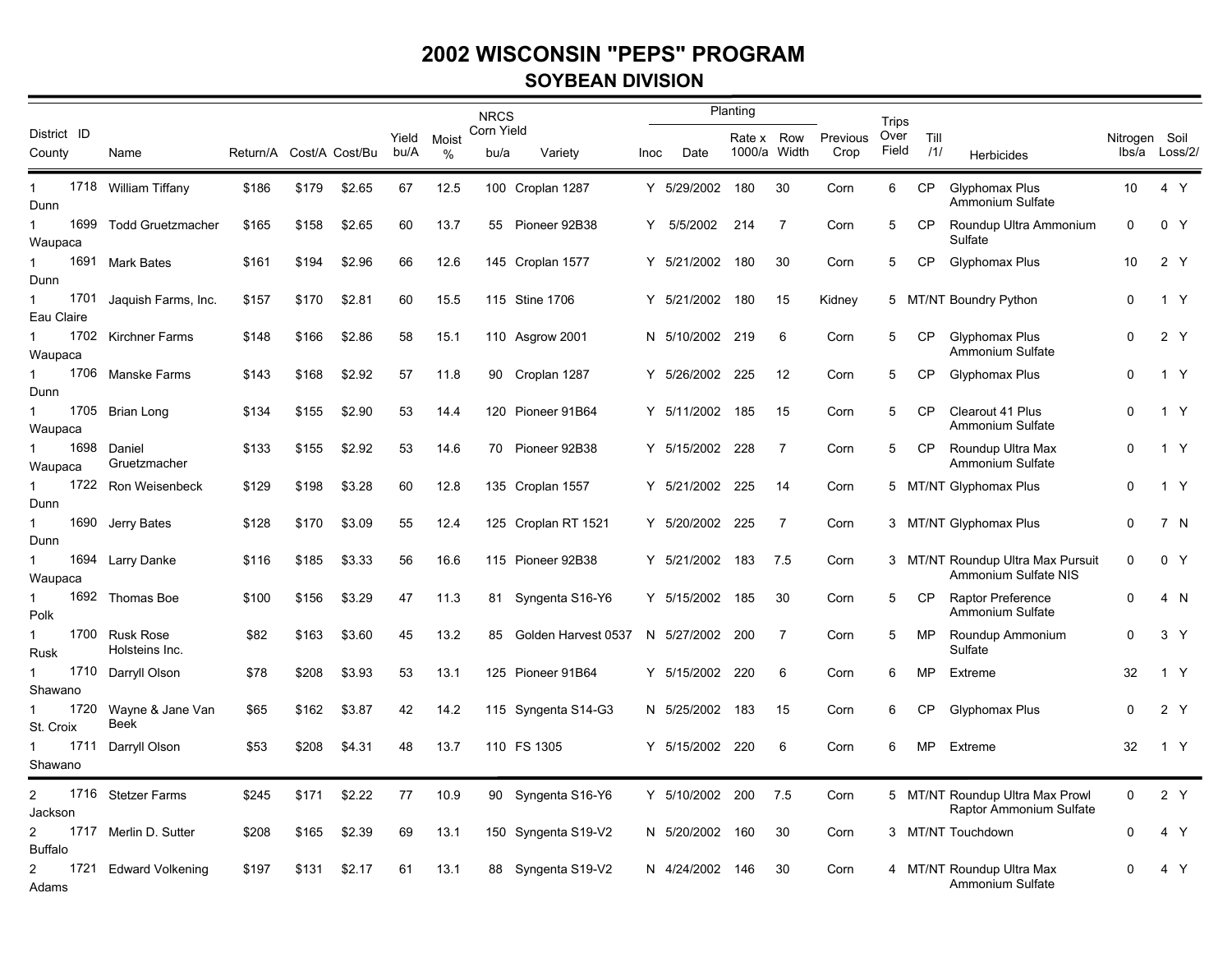### **2002 WISCONSIN "PEPS" PROGRAMSOYBEAN DIVISION**

|                                  |                             |          |       |                |               |            | <b>NRCS</b>        |                                    |             |             | Planting         |              |                  | Trips         |             |                                                            |               |                |
|----------------------------------|-----------------------------|----------|-------|----------------|---------------|------------|--------------------|------------------------------------|-------------|-------------|------------------|--------------|------------------|---------------|-------------|------------------------------------------------------------|---------------|----------------|
| District ID<br>County            | Name                        | Return/A |       | Cost/A Cost/Bu | Yield<br>bu/A | Moist<br>% | Corn Yield<br>bu/a | Variety                            | <b>Inoc</b> | Date        | Rate x<br>1000/a | Row<br>Width | Previous<br>Crop | Over<br>Field | Till<br>/1/ | Herbicides                                                 | Nitrogen Soil | lbs/a Loss/2/  |
| $\overline{2}$<br><b>Buffalo</b> | 1719 Deer Acres             | \$131    | \$171 | \$3.06         | 56            | 11.8       | 65                 | Syngenta S20-Z5                    | Y           | 5/8/2002    | 200              | 7            | Corn             | 5             | CP          | <b>Extreme Newtone</b>                                     | $\Omega$      | 2 Y            |
| $\overline{c}$<br>Trempealeau    | 1708 Todd McRoberts         | \$114    | \$174 | \$3.27         | 53            | 13.2       |                    | 155 Syngenta S19-V2                | Y           | 5/17/2002   | 180              | -15          | Corn             |               |             | 3 MT/NT Extreme                                            | $\Omega$      | 1 Y            |
| 3<br>Calumet                     | 1709 Meyer Dairy & Grain    | \$242    | \$179 | \$2.30         | 78            | 14.6       |                    | 125 Syngenta S19-V2                |             | Y 5/29/2002 | 190              | 7.5          | Corn             | 5             | <b>CP</b>   | Roundup Ultra Max<br>Ammonium Sulfate                      | $\Omega$      | 2Y             |
| 1707<br>3<br>Sheboygan           | <b>Highland Dairy</b>       | \$173    | \$185 | \$2.79         | 66            | 16.1       | 95                 | Syngenta S14-G3                    | Y           | 5/17/2002   | 220              | 7.5          | Corn             | 6             | CP          | Roundup Ultra Max<br>Ammonium Sulfate                      | $\Omega$      | 2Y             |
| 1712<br>3<br>Kewaunee            | J-Mar Hillside Acres        | \$158    | \$183 | \$2.90         | 63            | 14.0       |                    | 115 Kaltenberg KB 211<br><b>RR</b> |             | Y 5/22/2002 | 207              | 30           | Corn             | 5             | <b>CP</b>   | <b>Touchdown Ammonium</b><br>Sulfate                       | 0             | 2Y             |
| 1703<br>3<br>Outagamie           | <b>Milton Krause</b>        | \$136    | \$178 | \$3.07         | 58            | 14.6       |                    | 100 Syngenta S14-G3                |             | Y 5/21/2002 | 220              | 6            | Corn             | 7             | MP          | <b>Touchdown Ammonium</b><br>Sulfate                       | 0             | 2 Y            |
| 3<br>Outagamie                   | 1704 Gary Kropp             | \$136    | \$182 | \$3.09         | 59            | 14.4       |                    | 100 Syngenta S14-G3                | Y.          | 5/19/2002   | 220              | 6            | Corn             |               | MP.         | Touchdown Ammonium<br>Sulfate                              | 34            | 4 Y            |
| 4<br>Sauk                        | 1715 Meadow Lane Farms      | \$174    | \$154 | \$2.54         | 61            | 11.1       |                    | 55 Syngenta S27-R1                 |             | N 5/15/2002 | 220              | 6            | Potato           |               |             | 4 MT/NT Roundup                                            | $\Omega$      | 1 Y            |
| 1714<br>4<br>Jefferson           | John Simon                  | \$152    | \$182 | \$2.94         | 62            | 12.4       |                    | 125 Kaltenberg KB 244<br><b>RR</b> |             | Y 5/11/2002 | 200              | 8            | Corn             | 6             | CP          | Roundup Ultra                                              | 0             | 3 <sup>7</sup> |
| 4<br>Jefferson                   | 1696 David Flood            | \$148    | \$181 | \$2.98         | 61            | 12.6       |                    | 125 Kaltenberg KB 242              |             | N 5/17/2002 | 200              | 6            | Corn             | 5             | CP          | Roundup Ammonium<br>Sulfate                                |               | 2 Y            |
| 4<br>Dane                        | 1695 Ron Dresen             | \$142    | \$211 | \$3.23         | 65            | 14.2       |                    | 160 Syngenta S24-K4                | Y           | 5/5/2002    | 205              | -7           | Corn             |               |             | 4 MT/NT Partner 2,4-D Ester<br>Glyphomax Plus              | $\Omega$      | 3 <sup>7</sup> |
| 1713<br>4<br>La Crosse           | Golden Acres Grain<br>Farms | \$109    | \$203 | \$3.51         | 58            | 12.6       |                    | 150 IA 1007                        | Y           | 5/16/2002   | 200              | 7.5          | Corn             |               |             | 5 MT/NT Roundup Ultra Max Prowl<br>Raptor Ammonium Sulfate | $\Omega$      | 0 Y            |
| 1693<br>5<br>lowa                | Arnold Bomkamp              | \$169    | \$204 | \$2.96         | 69            | 11.6       |                    | 155 Syngenta S19-V2                |             | N 5/15/2002 | 210              | -7           | Corn             | 5             | <b>CP</b>   | Roundup                                                    | $\Omega$      | 1 Y            |
| 1697<br>5<br>Lafayette           | Allynn Gertsch              | \$105    | \$252 | \$3.82         | 66            | 11.6       |                    | 158 Trelay High Cycle<br>2244 RR   |             | N 5/13/2002 | 195              | 20           | Corn             |               |             | 5 MT/NT Extreme Touchdown                                  | 0             | 2 Y            |

/1/ Tillage: MT/NT=Minimum Till/No Till, CP=Chisel Plow, MP= Moldboard Plow

/2/ Soil Loss (Tons/A) based on Universal Soil Loss Equation and Wind Erosion Equation Y=Soil loss is within "tolerable" level for the soil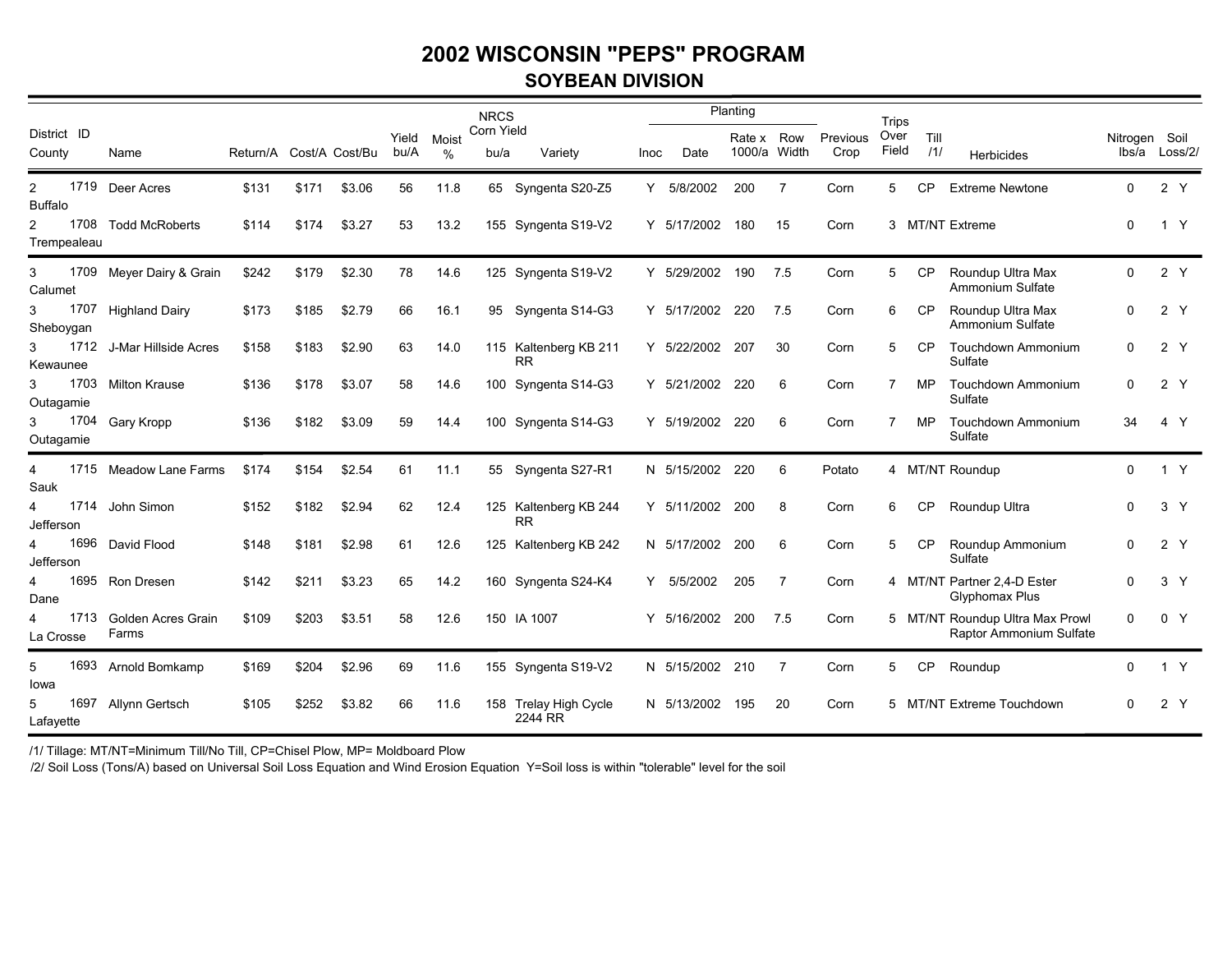### **2002 WISCONSIN "PEPS" PROGRAM Summary of Corn Cultural Practices - Grouped by Return per Acre**

|                                             |               |            | <b>CASH CROP DIVISION</b> |             |            | DAIRY/LIVESTOCK DIVISION |                |
|---------------------------------------------|---------------|------------|---------------------------|-------------|------------|--------------------------|----------------|
|                                             |               | Bottom 20% | Middle 60%                | Top 20%     | Bottom 20% | Middle 60%               | <b>Top 20%</b> |
| Return (\$/A)                               |               | 101.46     | 153.32                    | 229.18      | 125.69     | 184.43                   | 270.62         |
| Cost (\$/acre)                              |               | 297.81     | 286.26                    | 285.50      | 298.85     | 245.44                   | 249.53         |
| Cost (\$/bu)                                |               | 1.67       | 1.46                      | 1.24        | 1.58       | 1.28                     | 1.08           |
| Yield (bu/A)                                |               | 178.2      | 196.2                     | 229.8       | 189.5      | 191.9                    | 232.2          |
| Moist (%)                                   |               | 23.7       | 21.5                      | 19.9        | 23.0       | 22.8                     | 21.7           |
| NRCS Corn Yield (bu/a)                      |               | 130.0      | 121.6                     | 127.5       | 128.3      | 119.5                    | 127.5          |
| <b>Planting Date</b>                        |               | 11-May-02  | 07-May-02                 | 07-May-02   | 06-May-02  | 07-May-02                | 07-May-02      |
| Planting Rate (seed/A)                      |               | 32338      | 31032                     | 31625       | 32600      | 30942                    | 31833          |
| Row Width<br>$30$ "                         | (% )          | 0          | 8                         | 0           | 17         | 0                        | 0              |
|                                             | 30"           | 100        | 75                        | 100         | 67         | 68                       | 83             |
| >30"                                        |               | 0          | 17                        | 0           | 17         | 32                       | 17             |
| Crop Rotation<br>(previous crop not corn %) |               | 50         | 75                        | 100         | 33         | 84                       | 100            |
| Tillage MT/NT                               | $(\% )$       | 25         | 71                        | 75          | 17         | 63                       | 50             |
| CP                                          |               | 50         | 29                        | 25          | 83         | 32                       | 33             |
| <b>MP</b>                                   |               | 25         | 0                         | $\mathbf 0$ | $\pmb{0}$  | 5                        | 17             |
| SS                                          |               | 0          | 0                         | 0           | $\pmb{0}$  | 0                        | 0              |
| Number of Trips                             |               | 6.3        | 5.4                       | 4.6         | 7.7        | 6.0                      | 6.0            |
| <b>Chemical Costs</b>                       | $$0-$5/A$ (%) | 0          | 0                         | $\mathbf 0$ | $\pmb{0}$  | 5                        | 0              |
|                                             | \$5-\$10/A    | 0          | 0                         | 0           | $\pmb{0}$  | 5                        | 0              |
|                                             | \$10-\$15/A   | 50         | 46                        | 13          | $\pmb{0}$  | 11                       | 17             |
|                                             | \$15-\$20/A   | 13         | 8                         | 13          | 0          | 5                        | 17             |
|                                             | \$20-\$25/A   | 25         | 29                        | 63          | 17         | 11                       | 33             |
|                                             | > \$25/A      | 13         | 17                        | 13          | 83         | 63                       | 33             |
| Rootworm Insecticide Overall (%)            |               | 38         | 25                        | $\pmb{0}$   | 33         | 16                       | 0              |
| Following Corn                              |               | 13         | 8                         | 0           | 33         | 0                        | 0              |
| Starter applied (%)                         |               | 100        | 96                        | 100         | 100        | 89                       | 100            |
| Nitrogen applied (lbs/A)                    |               | 146        | 136                       | 139         | 85         | 50                       | 24             |
| Manure applied (%)                          |               | 0          | 0                         | 0           | 100        | 68                       | 83             |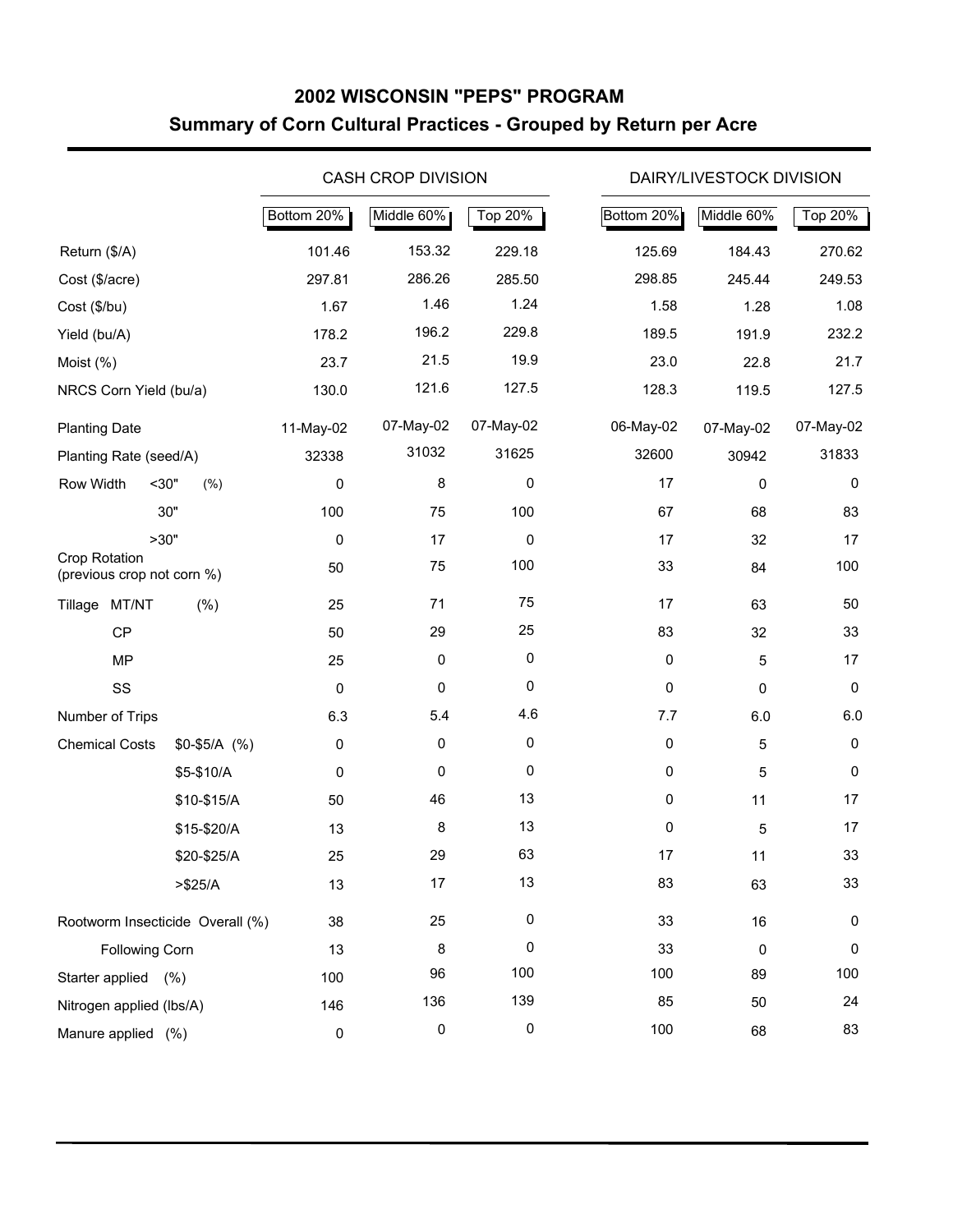### **2002 WISCONSIN "PEPS" PROGRAM Summary of Soybean Cultural Practices - Grouped by Return per Acre**

|                                                    |               |                  | Soybean Division |             |
|----------------------------------------------------|---------------|------------------|------------------|-------------|
|                                                    |               | Bottom 20%       | Middle 60%       | Top 20%     |
| Return (\$/A)                                      |               | 84.73            | 142.09           | 203.55      |
| Cost (\$/acre)                                     |               | 193.15           | 178.18           | 166.24      |
| Cost (\$/bu)                                       |               | 3.76             | 3.01             | 2.44        |
| Yield (bu/A)                                       |               | 51.4             | 59.2             | 68.4        |
| NRCS Corn Yield (bu/a)                             |               | 118              | 115              | 100         |
| <b>Planting Date</b>                               |               | 18-May-02        | 16-May-02        | 16-May-02   |
| Planting Rate (seed/A)                             |               | 200389           | 205573           | 188026      |
| Row Width Less Than10" (%)                         |               | 57               | 63               | 57          |
|                                                    | 10"-15"       | 0                | 11               | 0           |
|                                                    | 15"-30"       | 29               | 16               | 0           |
| Greater Than 30"                                   |               | 14               | 11               | 43          |
| <b>Crop Rotation</b><br>(previous crop not corn %) |               | $\mathbf 0$      | 5                | 14          |
| Tillage MT/NT                                      | (% )          | 29               | 32               | 57          |
| <b>CP</b>                                          |               | 29               | 58               | 43          |
| <b>MP</b>                                          |               | 43               | 11               | $\mathbf 0$ |
| SS                                                 |               | $\pmb{0}$        | $\pmb{0}$        | $\mathbf 0$ |
| Number of Trips                                    |               | 5.4              | 4.9              | 4.7         |
| <b>Chemical Costs</b>                              | $$0-$5/A$ (%) | 0                | 0                | $\mathbf 0$ |
|                                                    | \$5-\$10/A    | 0                | 42               | 29          |
|                                                    | \$10-\$15/A   | 29               | 42               | 43          |
|                                                    | \$15-\$20/A   | $\mathbf 0$      | 5                | 14          |
|                                                    | \$20-\$25/A   | 71               | 5                | 14          |
|                                                    | > \$25/A      | $\mathbf 0$      | 5                | $\mathbf 0$ |
| Inoculum Used: %                                   |               | 57               | 84               | 57          |
| Nitrogen applied (lbs/A)                           |               | $\boldsymbol{9}$ | $\overline{2}$   | $\mathbf 1$ |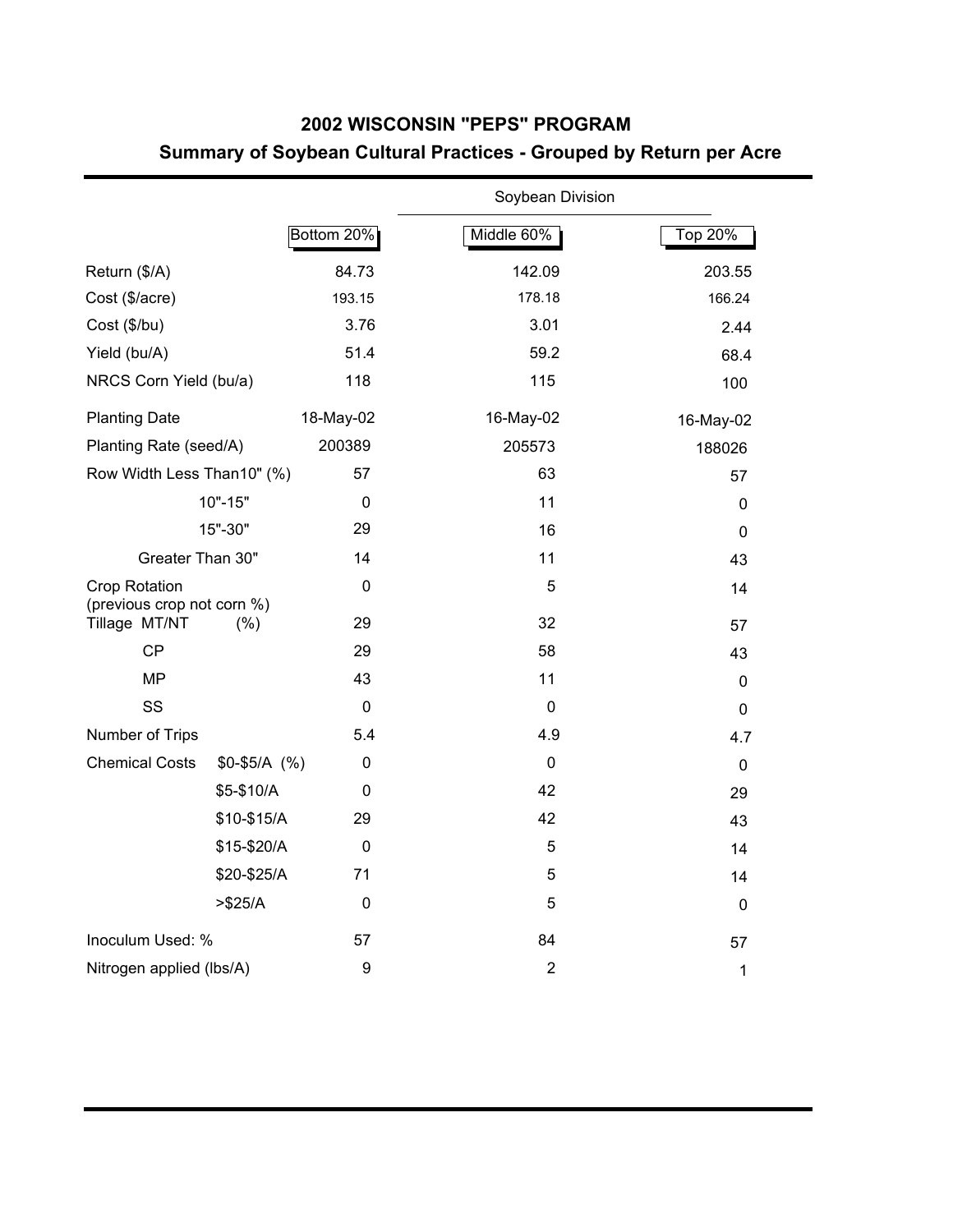

### **Average production costs and returns of PEPS contests conducted since 1987.**

|                                    |     |     |                                  |      |      |      |      |      | <b>Production Costs</b> |     |          |                                                                                                         |      |       |                             |                    |
|------------------------------------|-----|-----|----------------------------------|------|------|------|------|------|-------------------------|-----|----------|---------------------------------------------------------------------------------------------------------|------|-------|-----------------------------|--------------------|
| <b>Division</b><br><b>District</b> | N   |     |                                  |      |      |      |      |      |                         |     | Variable | Fixed<br>Yield Moisture Seed Fertilizer Chemical Other Custom Harvest Interest Equipment Equipment Land |      | acre  | Cost per Cost per<br>bushel | Return<br>per acre |
| Corn, Cash Crop                    |     |     |                                  |      |      |      |      |      |                         |     |          |                                                                                                         |      |       |                             |                    |
| 1                                  | 127 | 166 | 21.0                             | \$31 | \$42 | \$19 | \$7  | \$7  | \$56                    | \$8 | \$16     | \$27                                                                                                    | \$47 | \$261 | \$1.60                      | \$102              |
| $\overline{2}$                     | 130 | 166 | 20.5                             | \$29 | \$52 | \$20 | \$9  | \$10 | \$55                    | \$8 | \$14     | \$25                                                                                                    | \$52 | \$275 | \$1.68                      | \$94               |
| 3                                  | 100 | 157 | 21.9                             | \$28 | \$40 | \$23 | \$10 | \$8  | \$55                    | \$8 | \$14     | \$23                                                                                                    | \$51 | \$261 | \$1.73                      | \$97               |
| $\overline{4}$                     | 101 | 164 | 22.0                             | \$25 | \$43 | \$23 | \$10 | \$7  | \$58                    | \$8 | \$13     | \$24                                                                                                    | \$69 | \$280 | \$1.76                      | \$85               |
| 5                                  | 83  | 186 | 21.5                             | \$27 | \$45 | \$25 | \$12 | \$3  | \$65                    | \$9 | \$13     | \$25                                                                                                    | \$89 | \$313 | \$1.70                      | \$97               |
|                                    |     |     | <b>Corn, Dairy and Livestock</b> |      |      |      |      |      |                         |     |          |                                                                                                         |      |       |                             |                    |
| $\mathbf{1}$                       | 113 | 157 | 22.8                             | \$29 | \$29 | \$20 | \$9  | \$11 | \$19                    | \$6 | \$17     | \$28                                                                                                    | \$44 | \$213 | \$1.39                      | \$129              |
| $\overline{2}$                     | 125 | 165 | 22.7                             | \$28 | \$37 | \$24 | \$9  | \$13 | \$20                    | \$7 | \$17     | \$25                                                                                                    | \$53 | \$232 | \$1.45                      | \$136              |
| 3                                  | 186 | 146 | 24.4                             | \$27 | \$26 | \$22 | \$10 | \$7  | \$18                    | \$6 | \$21     | \$31                                                                                                    | \$51 | \$218 | \$1.56                      | \$114              |
| 4                                  | 98  | 167 | 23.5                             | \$23 | \$33 | \$21 | \$13 | \$5  | \$20                    | \$6 | \$18     | \$27                                                                                                    | \$63 | \$229 | \$1.38                      | \$150              |
| 5                                  | 41  | 170 | 23.9                             | \$25 | \$37 | \$14 | \$9  | \$5  | \$20                    | \$6 | \$19     | \$32                                                                                                    | \$74 | \$241 | \$1.46                      | \$131              |
| Soybean                            |     |     |                                  |      |      |      |      |      |                         |     |          |                                                                                                         |      |       |                             |                    |
| 1                                  | 129 | 50  | 12.6                             | \$24 | \$15 | \$20 | \$6  | \$9  | \$11                    | \$4 | \$13     | \$21                                                                                                    | \$48 | \$172 | \$3.54                      | \$110              |
| $\overline{2}$                     | 139 | 52  | 12.9                             | \$21 | \$20 | \$25 | \$5  | \$7  | \$12                    | \$5 | \$15     | \$22                                                                                                    | \$50 | \$180 | \$3.57                      | \$125              |
| 3                                  | 139 | 51  | 13.4                             | \$25 | \$17 | \$26 | \$7  | \$7  | \$12                    | \$5 | \$16     | \$24                                                                                                    | \$52 | \$190 | \$3.80                      | \$110              |
| 4                                  | 225 | 55  | 13.0                             | \$21 | \$19 | \$23 | \$8  | \$6  | \$13                    | \$5 | \$13     | \$23                                                                                                    | \$73 | \$204 | \$3.79                      | \$116              |
| 5                                  | 98  | 57  | 12.4                             | \$22 | \$21 | \$24 | \$9  | \$4  | \$13                    | \$5 | \$13     | \$22                                                                                                    | \$85 | \$219 | \$3.86                      | \$111              |

Weighted Price per Bushel = 50% November Average Cash price + 25% March CBOT Futures price (\$0.15 basis) + 25% July CBOT Futures price (\$0.10 basis)

November Average Cash price derived from Wisconsin Ag Statistics; CBOT Futures prices derived from closing price on first business day in December.<br>Corn Prices (\$/bu): 1987=\$1.74, 1988=\$2.59, 1989=\$2.24, 1990=\$2.20, 1991=\$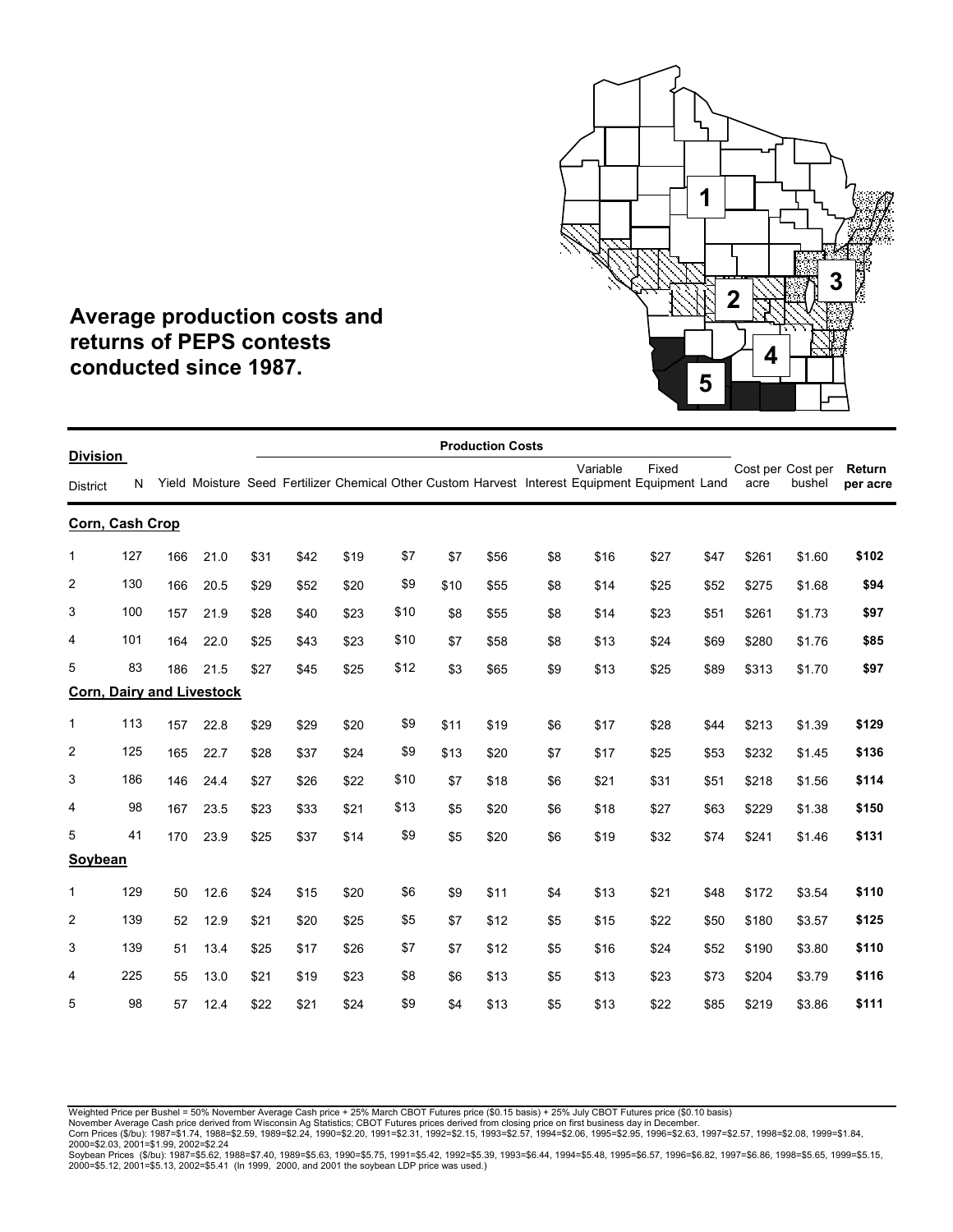#### **Average production costs and returns of PEPS contests conducted since 1987.**

|                 |    |     |                                  |      |      |      |      |      | <b>Production Costs</b> |     |          |                                                                                                            |      |       |                          |          |
|-----------------|----|-----|----------------------------------|------|------|------|------|------|-------------------------|-----|----------|------------------------------------------------------------------------------------------------------------|------|-------|--------------------------|----------|
| <b>Division</b> |    |     |                                  |      |      |      |      |      |                         |     | Variable | Fixed                                                                                                      |      |       | Cost per Cost per Return |          |
|                 |    |     |                                  |      |      |      |      |      |                         |     |          | Year N Yield Moisture Seed Fertilizer Chemical Other Custom Harvest Interest Equipment Equipment Land acre |      |       | bushel                   | per acre |
| Corn, Cash Crop |    |     |                                  |      |      |      |      |      |                         |     |          |                                                                                                            |      |       |                          |          |
| 2002            | 40 | 199 | 21.6                             | \$37 | \$40 | \$20 | \$4  | \$7  | \$70                    | \$9 | \$14     | \$29                                                                                                       | \$60 | \$288 | \$1.46                   | \$158    |
| 2001            | 41 | 176 | 20.5                             | \$36 | \$44 | \$26 | \$3  | \$10 | \$58                    | \$9 | \$12     | \$25                                                                                                       | \$59 | \$282 | \$1.62                   | \$69     |
| 2000            | 47 | 174 | 18.9                             | \$34 | \$40 | \$24 | \$6  | \$11 | \$52                    | \$8 | \$12     | \$25                                                                                                       | \$59 | \$272 | \$1.59                   | \$81     |
| 1999            | 42 | 191 | 17.3                             | \$34 | \$51 | \$25 | \$3  | \$6  | \$51                    | \$8 | \$18     | \$25                                                                                                       | \$60 | \$282 | \$1.49                   | \$70     |
| 1998            | 35 | 192 | 19.3                             | \$34 | \$56 | \$24 | \$5  | \$7  | \$59                    | \$9 | \$18     | \$22                                                                                                       | \$64 | \$299 | \$1.56                   | \$101    |
| 1997            | 25 | 172 | 25.2                             | \$32 | \$51 | \$22 | \$4  | \$10 | \$73                    | \$9 | \$13     | \$19                                                                                                       | \$61 | \$295 | \$1.71                   | \$147    |
| 1996            | 21 | 158 | 24.4                             | \$28 | \$44 | \$24 | \$5  | \$10 | \$65                    | \$9 | \$15     | \$22                                                                                                       | \$56 | \$276 | \$1.78                   | \$139    |
| 1995            | 48 | 143 | 19.5                             | \$26 | \$42 | \$24 | \$3  | \$13 | \$44                    | \$8 | \$14     | \$20                                                                                                       | \$55 | \$249 | \$1.76                   | \$172    |
| 1994            | 43 | 178 | 20.5                             | \$25 | \$41 | \$25 | \$4  | \$16 | \$59                    | \$8 | \$13     | \$19                                                                                                       | \$56 | \$266 | \$1.50                   | \$101    |
| 1993            | 35 | 122 | 24.8                             | \$24 | \$34 | \$21 | \$16 | \$13 | \$51                    | \$8 | \$10     | \$24                                                                                                       | \$58 | \$258 | \$2.20                   | \$56     |
| 1992            | 35 | 153 | 27.5                             | \$24 | \$46 | \$22 | \$18 | \$0  | \$71                    | \$9 | \$19     | \$22                                                                                                       | \$63 | \$294 | \$1.95                   | \$35     |
| 1991            | 34 | 173 | 20.1                             | \$22 | \$47 | \$17 | \$15 | \$0  | \$56                    | \$8 | \$22     | \$26                                                                                                       | \$57 | \$269 | \$1.57                   | \$130    |
| 1990            | 31 | 161 | 22.4                             | \$21 | \$43 | \$16 | \$23 | \$0  | \$59                    | \$8 | \$11     | \$28                                                                                                       | \$63 | \$273 | \$1.70                   | \$82     |
| 1989            | 23 | 152 | 20.8                             | \$20 | \$47 | \$17 | \$21 | \$0  | \$51                    | \$8 | \$13     | \$31                                                                                                       | \$61 | \$268 | \$1.77                   | \$72     |
| 1988            | 16 | 136 | 22.9                             | \$18 | \$44 | \$19 | \$9  | \$9  | \$52                    | \$7 | \$14     | \$29                                                                                                       | \$63 | \$263 | \$1.96                   | \$90     |
| 1987            | 25 | 161 | 20.7                             | \$20 | \$48 | \$16 | \$26 | \$0  | \$54                    | \$8 | \$6      | \$42                                                                                                       | \$62 | \$282 | \$1.75                   | ( \$1)   |
|                 |    |     | <b>Corn, Dairy and Livestock</b> |      |      |      |      |      |                         |     |          |                                                                                                            |      |       |                          |          |
| 2002            | 31 | 199 | 22.6                             | \$38 | \$26 | \$28 | \$4  | \$26 | \$24                    | \$7 | \$15     | \$28                                                                                                       | \$61 | \$257 | \$1.30                   | \$190    |
| 2001            | 33 | 177 | 21.6                             | \$36 | \$25 | \$27 | \$3  | \$21 | \$21                    | \$7 | \$14     | \$28                                                                                                       | \$57 | \$239 | \$1.40                   | \$113    |
| 2000            | 39 | 182 | 20.6                             | \$34 | \$29 | \$28 | \$4  | \$18 | \$22                    | \$7 | \$15     | \$27                                                                                                       | \$57 | \$240 | \$1.34                   | \$128    |
| 1999            | 30 | 190 | 20.2                             | \$32 | \$40 | \$27 | \$3  | \$12 | \$23                    | \$7 | \$19     | \$25                                                                                                       | \$57 | \$245 | \$1.30                   | \$105    |
| 1998            | 23 | 190 | 20.7                             | \$34 | \$46 | \$27 | \$3  | \$14 | \$23                    | \$8 | \$21     | \$23                                                                                                       | \$53 | \$253 | \$1.34                   | \$142    |
| 1997            | 16 | 161 | 25.8                             | \$31 | \$31 | \$25 | \$2  | \$11 | \$19                    | \$6 | \$15     | \$20                                                                                                       | \$54 | \$214 | \$1.34                   | \$200    |
| 1996            | 28 | 136 | 25.1                             | \$27 | \$29 | \$21 | \$3  | \$9  | \$16                    | \$6 | \$19     | \$24                                                                                                       | \$52 | \$205 | \$1.56                   | \$152    |
| 1995            | 38 | 139 | 21.8                             | \$26 | \$29 | \$24 | \$3  | \$12 | \$17                    | \$6 | \$16     | \$22                                                                                                       | \$50 | \$204 | \$1.49                   | \$208    |
| 1994            | 55 | 173 | 22.5                             | \$25 | \$30 | \$21 | \$4  | \$15 | \$21                    | \$6 | \$19     | \$23                                                                                                       | \$49 | \$214 | \$1.25                   | \$141    |
| 1993            | 38 | 128 | 26.5                             | \$25 | \$24 | \$19 | \$16 | \$0  | \$15                    | \$6 | \$24     | \$24                                                                                                       | \$50 | \$202 | \$1.63                   | \$126    |
| 1992            | 61 | 133 | 29.1                             | \$25 | \$28 | \$20 | \$22 | \$0  | \$16                    | \$6 | \$25     | \$26                                                                                                       | \$52 | \$219 | \$1.69                   | \$68     |
| 1991            | 61 | 167 | 21.2                             | \$22 | \$35 | \$17 | \$15 | \$0  | \$20                    | \$6 | \$26     | \$28                                                                                                       | \$54 | \$223 | \$1.35                   | \$163    |
| 1990            | 45 | 151 | 25.6                             | \$22 | \$36 | \$15 | \$16 | \$0  | \$18                    | \$5 | \$12     | \$37                                                                                                       | \$54 | \$217 | \$1.45                   | \$115    |
| 1989            | 39 | 136 | 23.8                             | \$21 | \$31 | \$18 | \$13 | \$0  | \$16                    | \$5 | \$15     | \$41                                                                                                       | \$55 | \$216 | \$1.63                   | \$88     |
| 1988            | 15 | 110 | 22.1                             | \$18 | \$30 | \$15 | \$4  | \$8  | \$13                    | \$5 | \$15     | \$37                                                                                                       | \$60 | \$205 | \$1.93                   | \$79     |
| 1987            | 12 | 167 | 23.5                             | \$18 | \$45 | \$17 | \$27 | \$0  | \$20                    | \$6 | \$8      | \$52                                                                                                       | \$61 | \$255 | \$1.55                   | \$36     |
| <b>Soybean</b>  |    |     |                                  |      |      |      |      |      |                         |     |          |                                                                                                            |      |       |                          |          |
| 2002            | 33 | 59  | 13.3                             | \$28 | \$12 | \$14 | \$3  | \$12 | \$14                    | \$4 | \$12     | \$24                                                                                                       | \$56 | \$179 | \$3.05                   | \$143    |
| 2001            | 35 | 50  | 13.1                             | \$26 | \$13 | \$17 | \$3  | \$14 | \$11                    | \$4 | \$12     | \$24                                                                                                       | \$57 | \$182 | \$3.72                   | \$74     |
| 2000            | 38 | 52  | 11.3                             | \$26 | \$14 | \$17 | \$4  | \$11 | \$12                    | \$4 | \$12     | \$25                                                                                                       | \$53 | \$178 | \$3.45                   | \$91     |
| 1999            | 46 | 56  | 12.0                             | \$27 | \$23 | \$20 | \$3  | \$9  | \$13                    | \$5 | \$16     | \$22                                                                                                       | \$59 | \$197 | \$3.54                   | \$94     |
| 1998            | 41 | 61  | 13.7                             | \$28 | \$25 | \$29 | \$2  | \$11 | \$14                    | \$6 | \$16     | \$18                                                                                                       | \$64 | \$213 | \$3.55                   | \$129    |
| 1997            | 35 | 56  | 12.6                             | \$25 | \$17 | \$30 | \$4  | \$8  | \$13                    | \$5 | \$15     | \$20                                                                                                       | \$65 | \$201 | \$3.68                   | \$181    |
| 1996            | 48 | 44  | 13.9                             | \$23 | \$14 | \$33 | \$2  | \$9  | \$10                    | \$5 | \$12     | \$18                                                                                                       | \$55 | \$182 | \$4.29                   | \$121    |
| 1995            | 75 | 53  | 12.5                             | \$22 | \$15 | \$29 | \$3  | \$10 | \$12                    | \$5 | \$13     | \$19                                                                                                       | \$67 | \$194 | \$3.70                   | \$157    |
| 1994            | 80 | 56  | 13.5                             | \$22 | \$17 | \$29 | \$3  | \$13 | \$13                    | \$5 | \$13     | \$19                                                                                                       | \$65 | \$197 | \$3.57                   | \$110    |
| 1993            | 44 | 49  |                                  | \$20 | \$10 | \$25 | \$15 | \$0  | \$11                    | \$4 | \$18     | \$18                                                                                                       | \$59 | \$181 | \$3.80                   | \$132    |
| 1992            | 56 | 46  |                                  | \$21 | \$18 | \$24 | \$15 | \$0  | \$11                    | \$5 | \$17     | \$17                                                                                                       | \$64 | \$191 | \$4.26                   | \$54     |
| 1991            | 78 | 51  |                                  | \$19 | \$21 | \$19 | \$10 | \$0  | \$12                    | \$5 | \$20     | \$21                                                                                                       | \$67 | \$193 | \$4.03                   | \$81     |
| 1990            | 54 | 52  |                                  | \$18 | \$21 | \$15 | \$9  | \$0  | \$12                    | \$4 | \$13     | \$33                                                                                                       | \$69 | \$195 | \$3.77                   | \$106    |
| 1989            | 30 | 50  |                                  | \$19 | \$22 | \$20 | \$11 | \$0  | \$11                    | \$4 | \$12     | \$30                                                                                                       | \$55 | \$186 | \$3.78                   | \$94     |
| 1988            | 20 | 51  |                                  | \$19 | \$21 | \$22 | \$6  | \$0  | \$12                    | \$4 | \$10     | \$24                                                                                                       | \$61 | \$177 | \$3.84                   | \$170    |
| 1987            | 36 | 57  |                                  | \$17 | \$39 | \$18 | \$21 | \$0  | \$13                    | \$5 | \$7      | \$34                                                                                                       | \$64 | \$219 | \$3.90                   | \$101    |

Weighted Price per Bushel = 50% November Average Cash price + 25% March CBOT Futures price (\$0.15 basis) + 25% July CBOT Futures price (\$0.10 basis)

November Average Cash price derived from Wisconsin Ag Statistics; CBOT Futures prices derived from closing price on first business day in December.<br>Com Prices (\$/bu): 1987=\$1.74, 1988=\$2.59, 1989=\$2.24, 1990=\$2.20, 1991=\$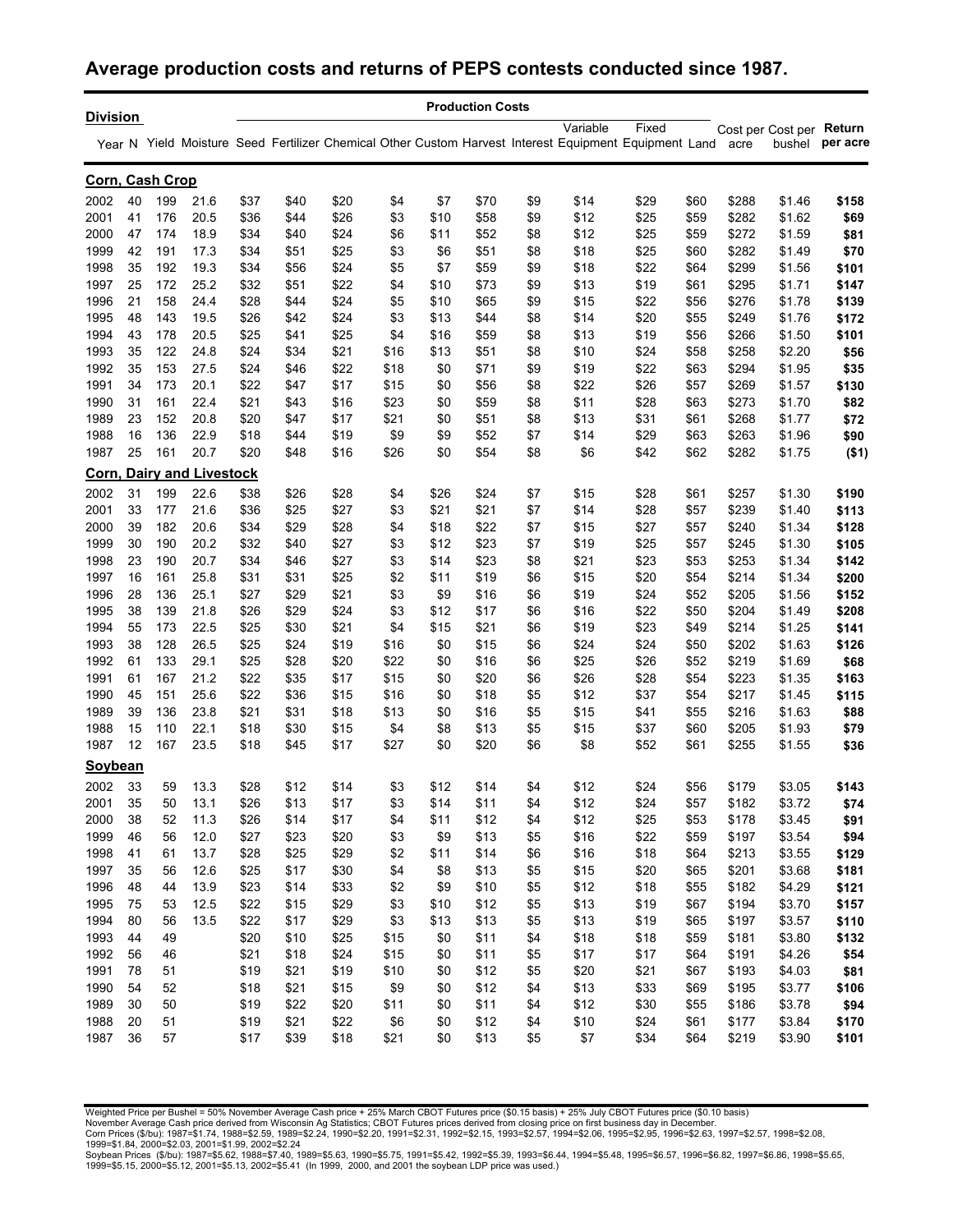### **Wisconsin PEPS Contest Division Winners Since 1987**

| <b>Division</b> |                         |                                  |                            |       |                                    |        |                            |
|-----------------|-------------------------|----------------------------------|----------------------------|-------|------------------------------------|--------|----------------------------|
| Year            | <b>District</b>         | County                           | <b>Name</b>                | Yield | <b>Hybrid/Variety</b>              |        | <b>Cost/Bu Return/Acre</b> |
|                 | Corn, Cash Crop         |                                  |                            |       |                                    |        |                            |
| 2002            | $\overline{2}$          | Jackson                          | <b>Stetzer Farms</b>       | 230.0 | <b>NK N5127</b>                    | \$1.19 | \$240.96                   |
| 2001            | 4                       | Vernon                           | <b>Todd Vesbach</b>        | 207.1 | NK Brand N45-A6                    | \$0.99 | \$207.28                   |
| 2000            | 2                       | Marquette                        | <b>Lindner Grain Farms</b> | 217.7 | Dekalb 44-42Bt                     | \$0.82 | \$263.82                   |
| 1999            | 3                       | Manitowoc                        | Hamp Haven Farms           | 254.7 | Novartis 3030BT                    | \$0.85 | \$251.11                   |
| 1998            | 3                       | Calumet                          | Meyer Dairy & Grain        | 229.7 | Novartis N3030 BT                  | \$1.03 | \$241.26                   |
| 1997            | 5                       | Lafayette                        | <b>Bahr Farms</b>          | 215.2 | Trelay 8002                        | \$1.31 | \$271.78                   |
| 1996            | 4                       | Jefferson                        | Dennis Schultz             | 174.9 | Seed Mart 1104                     | \$1.02 | \$280.81                   |
| 1995            | 1                       | Waupaca                          | <b>Steinbach Farms</b>     | 169.5 | NK 3030                            | \$1.05 | \$315.05                   |
| 1994            | 1                       | Eau Claire                       | Jaquish Farms, Inc.        | 192.9 | Pioneer 3751                       | \$0.88 | \$227.65                   |
| 1993            | 1                       | Eau Claire                       | Jaquish Farms, Inc.        | 148.5 | Pioneer 3751                       | \$1.22 | \$200.46                   |
| 1992            | $\overline{c}$          | Adams                            | <b>Edward Volkening</b>    | 130.7 | Blaney 2100                        | \$1.38 | \$100.02                   |
| 1991            | 3                       | Winnebago                        | Lowell Kratz               | 204.2 | <b>Garst 8777</b>                  | \$1.00 | \$268.11                   |
| 1990            | 3                       | Winnebago                        | Leonard Kratz              | 184.5 | Dekalb DK353                       | \$1.05 | \$212.55                   |
| 1989            | 5                       | Lafayette                        | Allen Kraus                | 169.4 | Northrup King S5340                | \$1.00 | \$209.99                   |
| 1988            | $\overline{2}$          | Juneau                           | D & F Pokorney             | 126.8 | Pioneer 3737                       | \$1.34 | \$158.08                   |
| 1987            | 5                       | Grant                            | <b>Chuck Raisbeck</b>      | 188.5 | <b>Pride 5547</b>                  | \$1.03 | \$134.19                   |
|                 |                         | <b>Corn, Dairy and Livestock</b> |                            |       |                                    |        |                            |
| 2002            | $\overline{2}$          | Jackson                          | <b>Stetzer Farms</b>       | 236.5 | <b>NK N58D1</b>                    | \$0.92 | \$311.09                   |
| 2001            | 4                       | Sauk                             | <b>Meadow Lane Farms</b>   | 241.5 | NK Brand N67-T4                    | \$0.98 | \$243.57                   |
| 2000            | 3                       | Calumet                          | Meyer Dairy & Grain        | 212.8 | <b>NK N3030Bt</b>                  | \$0.93 | \$233.58                   |
| 1999            | 4                       | Columbia                         | 4th Generation Homestead   | 247.9 | Novartis N59-Q9                    | \$0.94 | \$223.30                   |
| 1998            | 3                       | Manitowoc                        | Hamp Haven Farms           | 225.0 | Cargill 3677                       | \$0.91 | \$263.60                   |
| 1997            | $\overline{2}$          | Marquette                        | Daniel Thome               | 177.1 | Pioneer 3753                       | \$0.97 | \$283.17                   |
| 1996            | 1                       | Polk                             | Hibbs Family Farm          | 125.9 | Mycogen TMF 94                     | \$0.87 | \$221.19                   |
| 1995            | 5                       | Crawford                         | Gene Fritsche              | 167.8 | Dairyland 1202                     | \$0.94 | \$336.60                   |
| 1994            | $\overline{c}$          | Adams                            | <b>Clover View Farms</b>   | 204.9 | <b>NK N4242</b>                    | \$0.80 | \$258.43                   |
| 1993            | 4                       | Dane                             | Randy & John Zimmerman     | 187.2 | Northrup King N4242                | \$0.98 | \$296.94                   |
| 1992            | 5                       | Crawford                         | Gene Fritsche              | 182.0 | Dairyland DX1207                   | \$0.93 | \$222.90                   |
| 1991            | 3                       | Sheboygan                        | Bob & Dawn Boehlke         | 228.4 | Cenex/LOL 451                      | \$0.93 | \$314.79                   |
| 1990            | 1                       | Shawano                          | Jon Kroenke                | 146.2 | Cenex/LOL 385                      | \$0.96 | \$181.70                   |
| 1989            | 1                       | Eau Claire                       | Jaquish Farms, Inc.        | 173.6 | Pioneer 3475                       | \$1.07 | \$202.46                   |
| 1988            | 3                       | Winnebago                        | <b>Henry Stark</b>         | 140.2 | Pioneer 3737                       | \$1.13 | \$204.16                   |
| 1987            | 3                       | Ozaukee                          | James Melichar             | 158.0 |                                    | \$0.99 | \$118.53                   |
|                 |                         |                                  |                            |       | Northrup King PX9283               |        |                            |
| Soybean<br>2002 | 2                       | Jackson                          | <b>Stetzer Farms</b>       | 76.9  | Syngenta S16-Y6                    | \$2.22 | \$245.38                   |
| 2001            | 3                       | Calumet                          | Meyer Dairy & Grain        | 59.5  | NK Brand S16-Y6                    | \$2.71 |                            |
| 2000            | 2                       | Adams                            | <b>Edward Volkening</b>    | 66.9  | <b>NK S20-Z5</b>                   | \$1.90 | \$143.93                   |
|                 |                         |                                  |                            |       |                                    |        | \$215.32                   |
| 1999            | $\overline{\mathbf{c}}$ | Adams                            | <b>Edward Volkening</b>    | 70.3  | Novartis S19-T9<br>Novartis S19-90 | \$1.89 | \$229.26                   |
| 1998            | 3                       | Calumet                          | Meyer Dairy & Grain        | 80.5  |                                    | \$2.20 | \$277.68                   |
| 1997            | $\overline{\mathbf{c}}$ | Adams                            | <b>Edward Volkening</b>    | 66.8  | <b>NK S20-91</b>                   | \$1.85 | \$334.91                   |
| 1996            | 2                       | Adams                            | <b>Edward Volkening</b>    | 59.5  | <b>NK S19-90</b>                   | \$2.43 | \$283.37                   |
| 1995            | 2                       | Adams                            | <b>Edward Volkening</b>    | 60.1  | Northrup King S20-20               | \$1.88 | \$281.87                   |
| 1994            | $\overline{\mathbf{c}}$ | Adams                            | <b>Edward Volkening</b>    | 60.9  | <b>NK S1990</b>                    | \$1.80 | \$223.93                   |
| 1993            | $\overline{c}$          | Adams                            | <b>Edward Volkening</b>    | 46.5  | Northrup King S19-90               | \$2.45 | \$185.79                   |
| 1992            | 2                       | Adams                            | <b>Edward Volkening</b>    | 50.4  | Northrup King S19-90               | \$2.70 | \$135.41                   |
| 1991            | 2                       | Adams                            | <b>Edward Volkening</b>    | 61.4  | Northrup King S19-90               | \$2.24 | \$195.17                   |
| 1990            | $\overline{c}$          | Adams                            | Dennis Erickson            | 72.0  | Northrup King S19-90               | \$2.28 | \$249.74                   |
| 1989            | 4                       | Jefferson                        | <b>Gary Punzel</b>         | 63.3  | Northrup King S15-50               | \$2.45 | \$201.51                   |
| 1988            | 4                       | Jefferson                        | <b>Gary Punzel</b>         | 74.3  | Northrup King S15-50               | \$2.21 | \$385.62                   |
| 1987            | 4                       | Walworth                         | Don Schmaling              | 76.5  | NK S23-12                          | \$2.51 | \$238.20                   |

Weighted Price per Bushel = 50% November Average Cash price + 25% March CBOT Futures price (\$0.15 basis) + 25% July CBOT Futures price (\$0.10 basis)<br>November Average Cash price derived from Wisconsin Ag Statistics; CBOT Fu